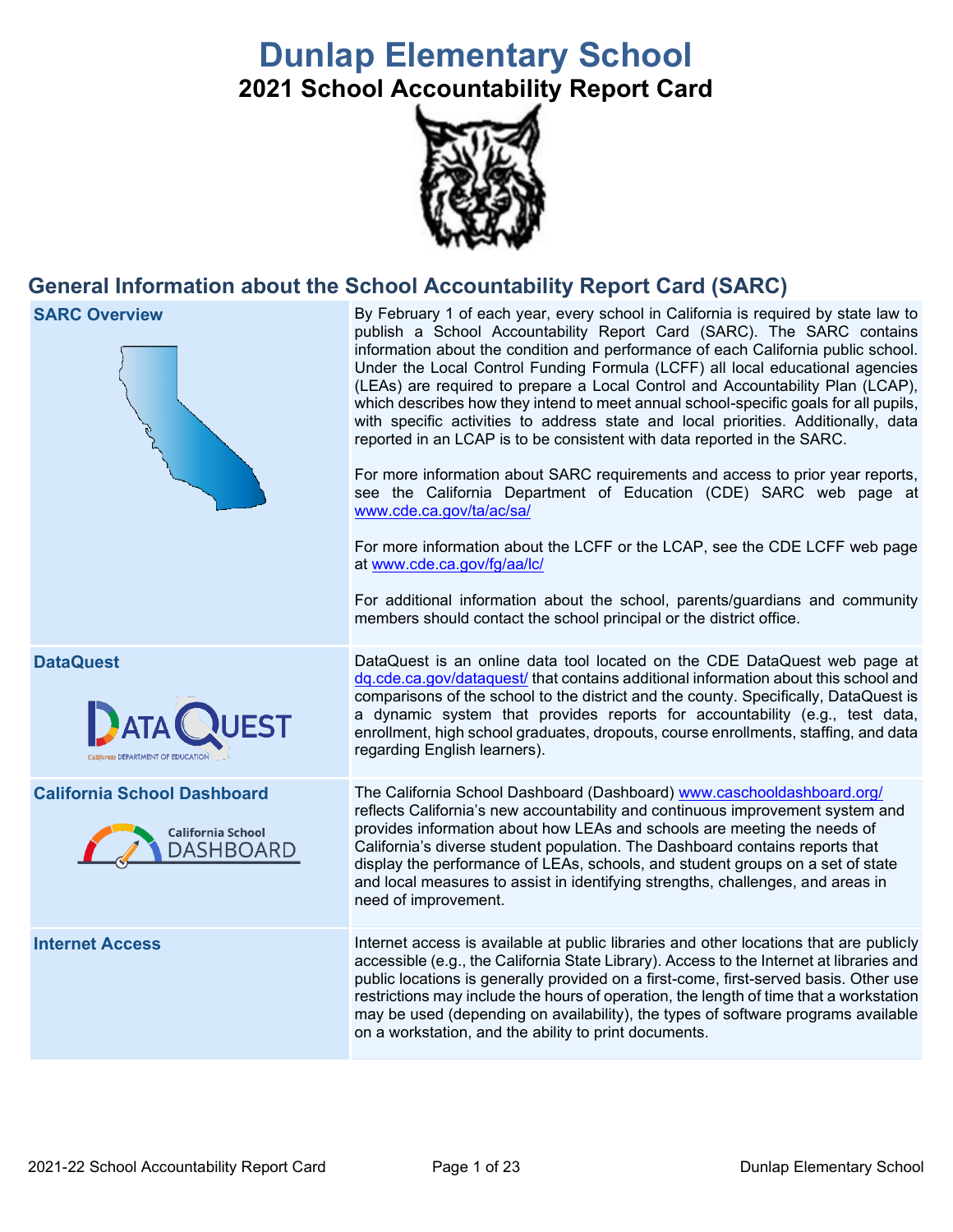## **2021-22 School Contact Information**

| <b>School Name</b>                       | Dunlap Elementary School  |  |  |  |
|------------------------------------------|---------------------------|--|--|--|
| <b>Street</b>                            | 39667 Dunlap Road         |  |  |  |
| City, State, Zip                         | Dunlap, CA 93621          |  |  |  |
| <b>Phone Number</b>                      | (559) 305-7310            |  |  |  |
| <b>Principal</b>                         | <b>Keith Merrihew</b>     |  |  |  |
| <b>Email Address</b>                     | merrihew-k@kcusd.com      |  |  |  |
| <b>School Website</b>                    | https://dunlap.kcusd.com/ |  |  |  |
| <b>County-District-School (CDS) Code</b> | 10622656006753            |  |  |  |

| <b>2021-22 District Contact Information</b> |                                            |  |  |  |  |
|---------------------------------------------|--------------------------------------------|--|--|--|--|
| <b>District Name</b>                        | Kings Canyon Joint Unified School District |  |  |  |  |
| <b>Phone Number</b>                         | 559.305.7010                               |  |  |  |  |
| Superintendent                              | John Campbell                              |  |  |  |  |
| <b>Email Address</b>                        | guzman-j@kcusd.com                         |  |  |  |  |
| <b>District Website Address</b>             | https://www.kcusd.com/                     |  |  |  |  |

## **2021-22 School Overview**

School Description Dunlap Elementary is located in the mountains northeast of Reedley and serves students in the Squaw Valley, Dunlap, and Miramonte areas. Our students promote to Reedley High School, Orange Cove High School, Reedley Middle College High School and Dunlap Leadership Academy. The school serves approximately 400 students in grades K-8 and includes a staff of 22 teachers.

#### **Mission**

Dunlap School, in partnership with all stakeholders, will create a positive and encouraging academic environment that will support the social emotional needs of all students. Through high expectations and rigorous instruction, we will produce independent and creative thinkers.

#### **Vision**

Through a manner of mutual respect, Dunlap School will embrace a collaborative spirit that creates a supportive community of lifelong learners that thrives on high expectations.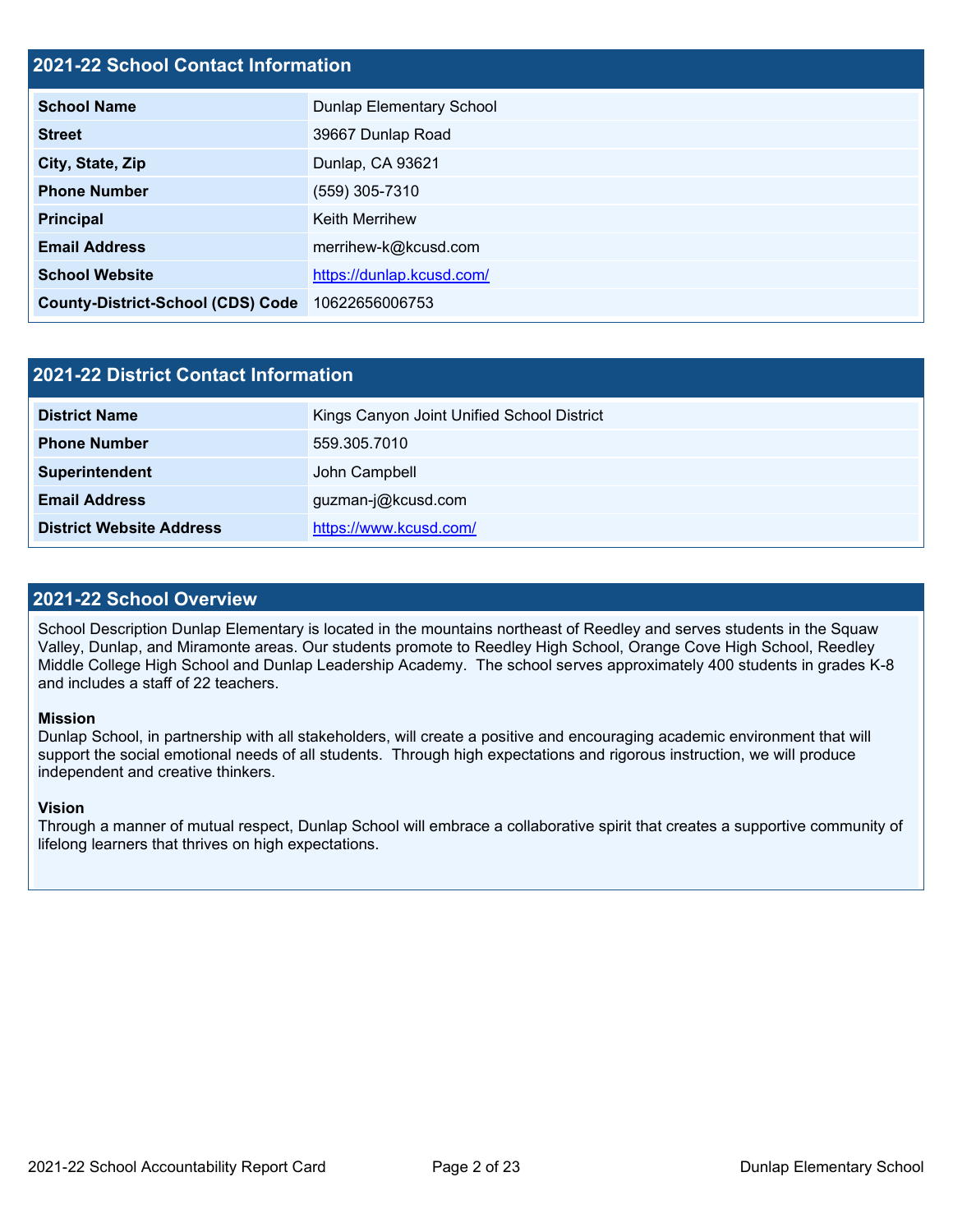## **About this School**

| 2020-21 Student Enrollment by Grade Level |                           |  |  |  |  |
|-------------------------------------------|---------------------------|--|--|--|--|
| <b>Grade Level</b>                        | <b>Number of Students</b> |  |  |  |  |
| Kindergarten                              | 41                        |  |  |  |  |
| Grade 1                                   | 40                        |  |  |  |  |
| Grade 2                                   | 29                        |  |  |  |  |
| Grade 3                                   | 37                        |  |  |  |  |
| Grade 4                                   | 44                        |  |  |  |  |
| Grade 5                                   | 47                        |  |  |  |  |
| Grade 6                                   | 39                        |  |  |  |  |
| Grade 7                                   | 34                        |  |  |  |  |
| Grade 8                                   | 37                        |  |  |  |  |
| <b>Total Enrollment</b>                   | 348                       |  |  |  |  |

## **2020-21 Student Enrollment by Student Group**

| <b>Student Group</b>                   | <b>Percent of Total Enrollment</b> |
|----------------------------------------|------------------------------------|
| American Indian or Alaska Native       | 2.6                                |
| Asian                                  | 1.7                                |
| <b>Black or African American</b>       | 0.6                                |
| <b>Hispanic or Latino</b>              | 30.5                               |
| <b>Two or More Races</b>               | 7.5                                |
| <b>White</b>                           | 57.2                               |
| <b>English Learners</b>                | 6.6                                |
| <b>Foster Youth</b>                    | 1.4                                |
| <b>Socioeconomically Disadvantaged</b> | 72.7                               |
| <b>Students with Disabilities</b>      | 5.7                                |

## **A. Conditions of Learning State Priority: Basic**

The SARC provides the following information relevant to the State priority: Basic (Priority 1):

- Degree to which teachers are appropriately assigned and fully credentialed in the subject area and for the pupils they are teaching;
- Pupils have access to standards-aligned instructional materials; and
- School facilities are maintained in good repair

Note: For more information refer to the Updated Teacher Equity Definitions web page at<https://www.cde.ca.gov/pd/ee/teacherequitydefinitions.asp>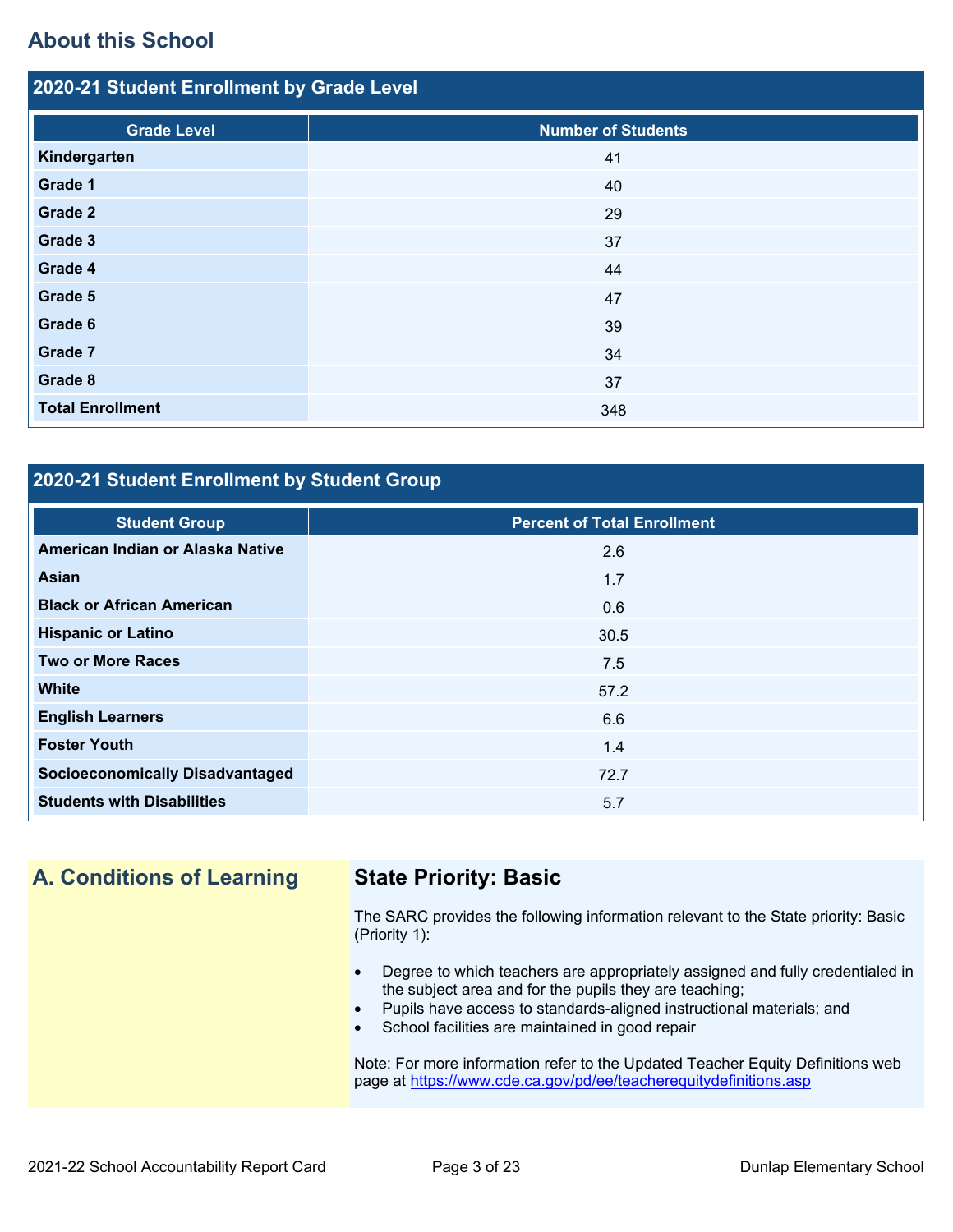| <b>2019-20 Teacher Preparation and Placement</b>                                                |         |  |  |  |
|-------------------------------------------------------------------------------------------------|---------|--|--|--|
| <b>Authorization/Assignment</b>                                                                 | 2019-20 |  |  |  |
| Fully (Preliminary or Clear) Credentialed for Subject and Student Placement (properly assigned) |         |  |  |  |
| <b>Intern Credential Holders Properly Assigned</b>                                              |         |  |  |  |
| Teachers Without Credentials and Misassignments ("ineffective" under ESSA)                      |         |  |  |  |
| Credentialed Teachers Assigned Out-of-Field ("out-of-field" under ESSA)                         |         |  |  |  |
| <b>Unknown</b>                                                                                  |         |  |  |  |
| <b>Total Teaching Positions</b>                                                                 |         |  |  |  |

Note: The data in this table is based on Full Time Equivalent (FTE) status. One FTE equals one staff member working full time; one FTE could also represent two staff members who each work 50 percent of full time. Additionally, an assignment is defined as a position that an educator is assigned to based on setting, subject, and grade level. An authorization is defined as the services that an educator is authorized to provide to students.

# **2019-20 Teachers Without Credentials and Misassignments (considered "ineffective" under ESSA) Authorization/Assignment 2019-20 Permits and Waivers Misassignments Vacant Positions Total Teachers Without Credentials and Misassignments**

| 2019-20 Credentialed Teachers Assigned Out-of-Field (considered "out-of-field" under ESSA) |         |  |  |  |
|--------------------------------------------------------------------------------------------|---------|--|--|--|
| <b>Indicator</b>                                                                           | 2019-20 |  |  |  |
| Credentialed Teachers Authorized on a Permit or Waiver                                     |         |  |  |  |
| <b>Local Assignment Options</b>                                                            |         |  |  |  |
| <b>Total Out-of-Field Teachers</b>                                                         |         |  |  |  |

| 2019-20 Class Assignments                                                                                                                           |         |
|-----------------------------------------------------------------------------------------------------------------------------------------------------|---------|
| <b>Indicator</b>                                                                                                                                    | 2019-20 |
| <b>Misassignments for English Learners</b><br>(a percentage of all the classes with English learners taught by teachers that are misassigned)       |         |
| No credential, permit or authorization to teach<br>(a percentage of all the classes taught by teachers with no record of an authorization to teach) |         |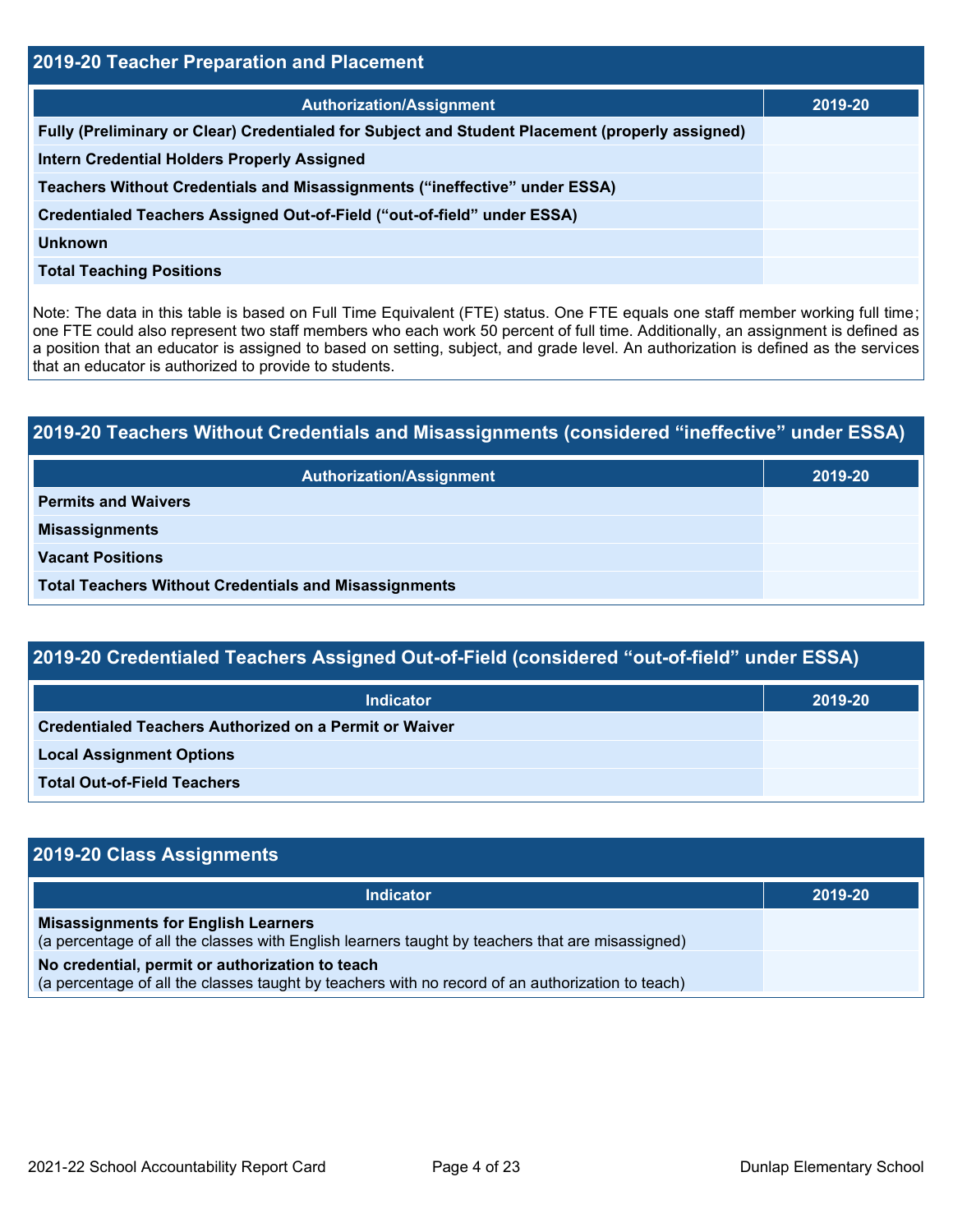## **2021-22 Quality, Currency, Availability of Textbooks and Other Instructional Materials**

All textbooks are CA standards aligned, have gone through the specified adoption process, and have been approved by the KCUSD Board of Trustees. Sufficient texts are available for every Dunlap student to ensure that each student has the necessary texts in the listed subject areas.

| Year and month in which the data were collected        |                                                                                                                                                                                                                                                                                      | August 2021 |                                                                |                                                                                    |  |
|--------------------------------------------------------|--------------------------------------------------------------------------------------------------------------------------------------------------------------------------------------------------------------------------------------------------------------------------------------|-------------|----------------------------------------------------------------|------------------------------------------------------------------------------------|--|
|                                                        |                                                                                                                                                                                                                                                                                      |             |                                                                |                                                                                    |  |
| <b>Subject</b>                                         | Textbooks and Other Instructional Materials/year of<br><b>Adoption</b>                                                                                                                                                                                                               |             | <b>From</b><br><b>Most</b><br><b>Recent</b><br><b>Adoption</b> | <b>Percent</b><br><b>Students</b><br><b>Lacking Own</b><br><b>Assigned</b><br>Copy |  |
| <b>Reading/Language Arts</b>                           | K-8 Engage NY, June 2014                                                                                                                                                                                                                                                             |             | Yes                                                            | $0\%$                                                                              |  |
| <b>Mathematics</b>                                     | K-8 Engage NY, June 2014                                                                                                                                                                                                                                                             | Yes         | $0\%$                                                          |                                                                                    |  |
| <b>Science</b>                                         | TK-8 Amplify Science, 2020                                                                                                                                                                                                                                                           | Yes         | $0\%$                                                          |                                                                                    |  |
| <b>History-Social Science</b>                          | K-5 Scott Foresman, It's Revolutionary, 2005 edition<br>Holt, World History (Ancient Civilizations), 2006 edition. Sixth<br>Grade<br>Holt, World History (Medieval to Early Modern Times), 2006<br>edition. Seventh Grade<br>Holt, United States History, 2006 Edition. Eighth Grade |             | Yes                                                            | $0\%$                                                                              |  |
| <b>Foreign Language</b>                                | N/A                                                                                                                                                                                                                                                                                  |             |                                                                | N/A                                                                                |  |
| <b>Health</b>                                          | N/A                                                                                                                                                                                                                                                                                  |             |                                                                | <b>NA</b>                                                                          |  |
| <b>Visual and Performing Arts</b>                      | N/A                                                                                                                                                                                                                                                                                  |             |                                                                | N/A                                                                                |  |
| <b>Science Laboratory Equipment</b><br>$(grades 9-12)$ | N/A                                                                                                                                                                                                                                                                                  |             | N/A                                                            |                                                                                    |  |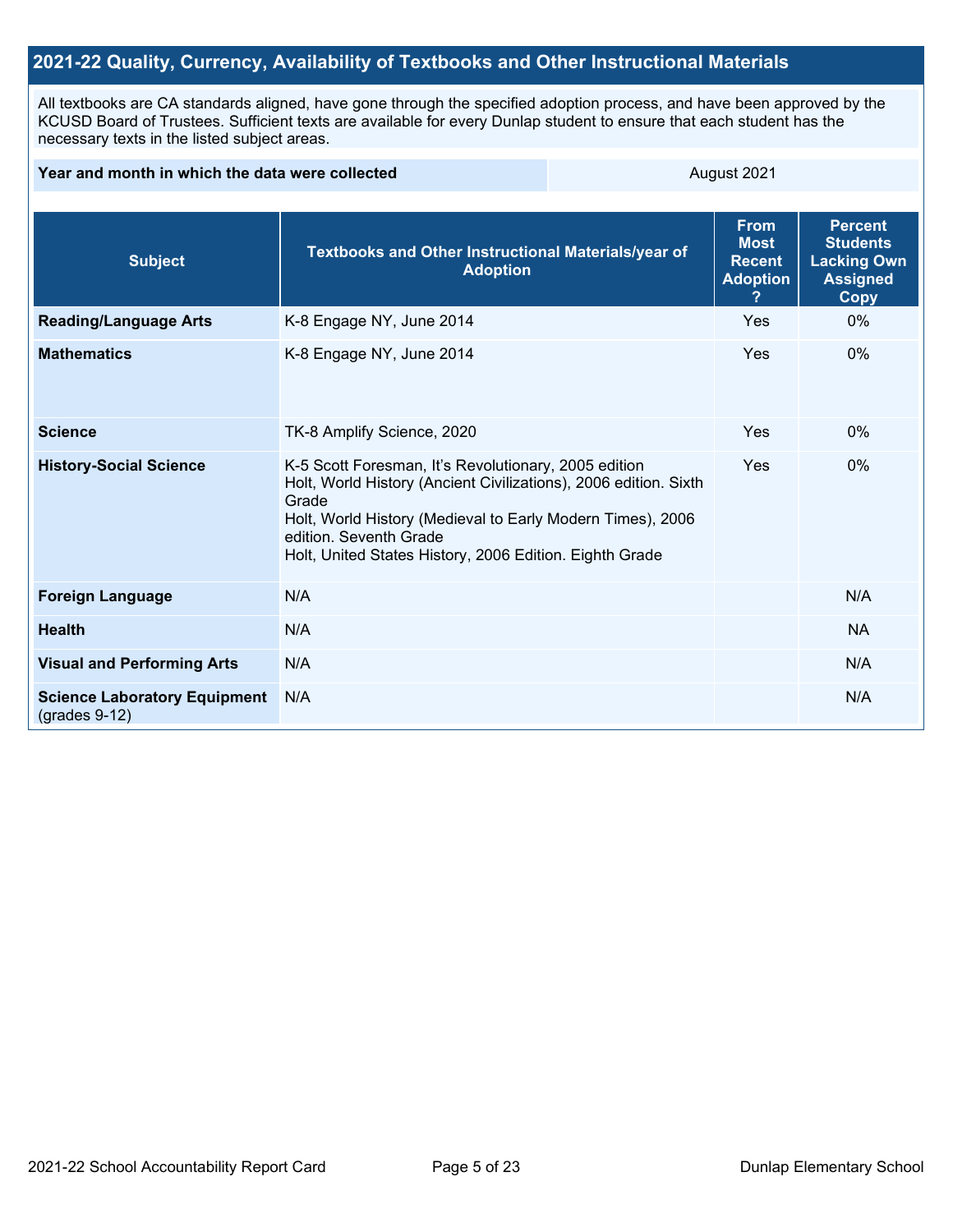## **School Facility Conditions and Planned Improvements**

The district takes great efforts to ensure that all schools are clean, safe, and functional. To assist in this effort, the district uses a facility survey instrument developed by the State of California Office of Public School Construction. The results of this survey are available at the KCUSD Business Office.

Below is more specific information on the condition of the school and the efforts made to ensure that students are provided with a clean, safe, and functional learning environment. Additional information about the condition of the school's facilities may be obtained by speaking with the school principal.

Dunlap Elementary School has 24 classrooms, a multipurpose room, a library and an administration building. The main campus was built in 1950. Additional classrooms were constructed in 1977, 1979, 1984, and additional relocatable classrooms were constructed in1985 and 1996. Construction of a new multipurpose room / gymnasium / cafeteria was completed in August of 2010. Renovations were made to current facilities for the creation of a new school library and computer lab and completed in May of 2014. Safe Passage improvements were made to Dunlap School with the completion of a new crosswalk in the front of the school in November of 2017.

District maintenance staff ensures that the repairs necessary to keep the school in good repair and working order are completed in a timely manner. A work order process is used to ensure efficient service and that emergency repairs are given the highest priority.

The Director of Maintenance, Custodial Supervisor, and the site principals work cooperatively with the custodial staff to develop cleaning schedules to ensure a clean and safe school.

The district participates in the State School Deferred Maintenance Program, which provides state matching funds on a dollar for dollar basis to assist school districts with expenditures for major repair or replacement of existing school building components. Typically, this includes roofing, plumbing, heating, air conditioning, electrical systems, interior or exterior painting, and floor systems.

Over the summer of 2013 building doors and trim were repainted giving the school a clean appearance. In the spring of 2012 all lighting systems were inspected and upgraded along with air conditioning thermostats to maximize energy conservation. During the summer of 2014 two classrooms were completely renovated adding new carpet, paint and technologies related to instruction were added. Blacktop areas were replaced in the summer of 2016. In the summer of 2017, the primary building and intermediate quad building were completely renovated. In 2019 new artificial turf was installed in the intermediate quad area and in front of the primary building. In 2021, a new parking lot was installed in front of the primary building, which added 35 new parking spots to the front of our campus. In addition, the blacktop area behind the primary building was also replaced to make improvements for student passage and watershed.

**Year and month of the most recent FIT report** 10/2021 10/2021

| <b>System Inspected</b>                                             | <b>Rate</b><br>Good | <b>Rate</b><br>Fair | <b>Rate</b><br>Poor | <b>Repair Needed and Action Taken or Planned</b>                               |
|---------------------------------------------------------------------|---------------------|---------------------|---------------------|--------------------------------------------------------------------------------|
| <b>Systems:</b><br>Gas Leaks, Mechanical/HVAC, Sewer                | X                   |                     |                     | Maintenance in the process of replacing HVAC<br>filters.                       |
| Interior:<br>Interior Surfaces                                      | $\mathsf{X}$        |                     |                     |                                                                                |
| <b>Cleanliness:</b><br>Overall Cleanliness, Pest/Vermin Infestation | X                   |                     |                     | Exemplary.                                                                     |
| <b>Electrical</b>                                                   | X                   |                     |                     | Lightbulbs burnt out at cafeteria, maintenance to<br>replace.                  |
| <b>Restrooms/Fountains:</b><br>Restrooms, Sinks/ Fountains          | X                   |                     |                     | Exterior drinking won't stop running,<br>maintenance to repair/replace gasket. |
| Safety:<br>Fire Safety, Hazardous Materials                         | X                   |                     |                     |                                                                                |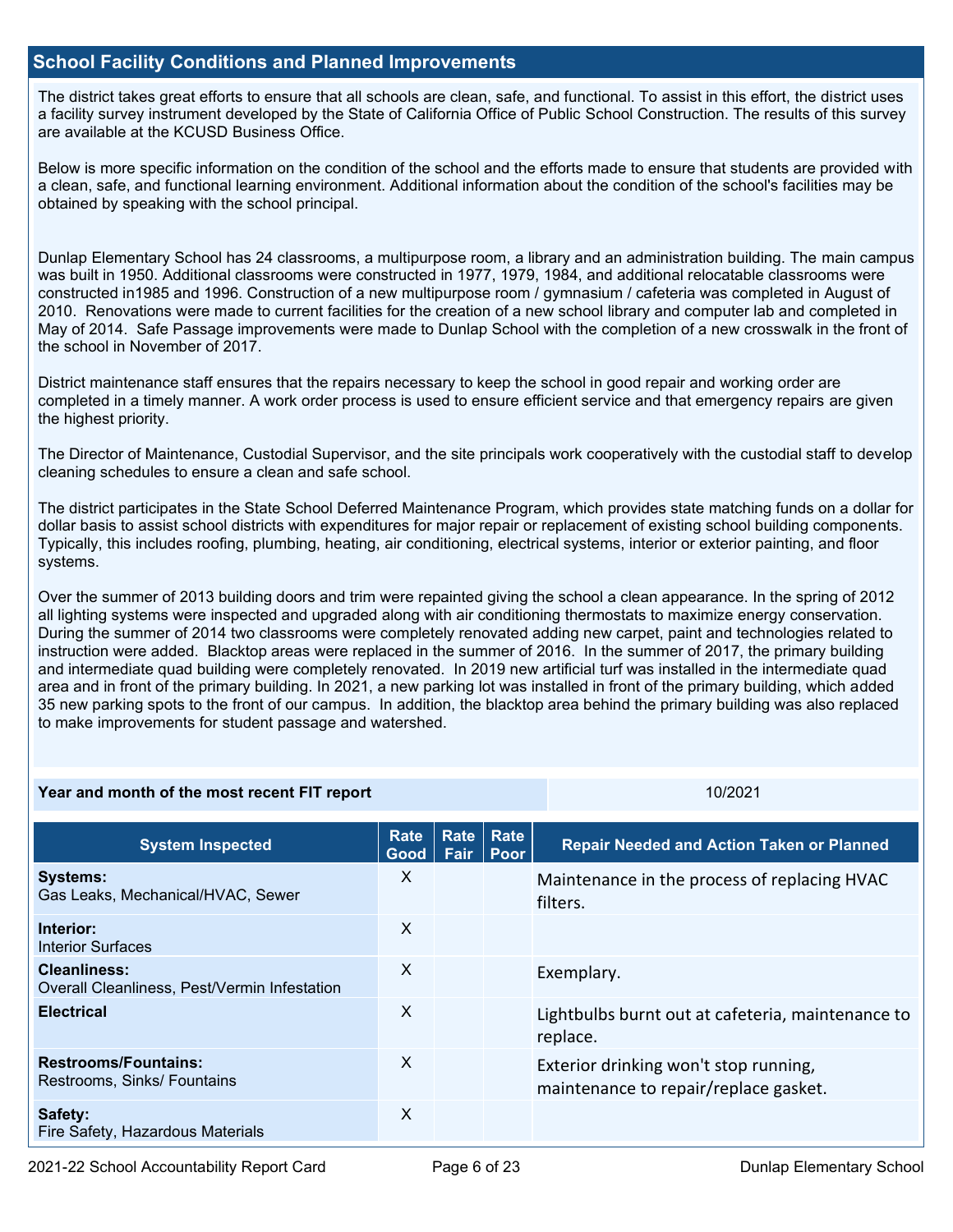| <b>School Facility Conditions and Planned Improvements</b>             |   |  |                                                                                                |  |  |  |  |
|------------------------------------------------------------------------|---|--|------------------------------------------------------------------------------------------------|--|--|--|--|
| <b>Structural:</b><br><b>Structural Damage, Roofs</b>                  | X |  | A couple of roof leaks from 10.25 rains. Roof<br>leaks, maintenance to follow-up with repairs. |  |  |  |  |
| External:<br>Playground/School Grounds, Windows/<br>Doors/Gates/Fences |   |  |                                                                                                |  |  |  |  |

| <b>Overall Facility Rate</b> |      |      |      |  |  |  |
|------------------------------|------|------|------|--|--|--|
| <b>Exemplary</b>             | Good | Fair | Poor |  |  |  |
|                              |      |      |      |  |  |  |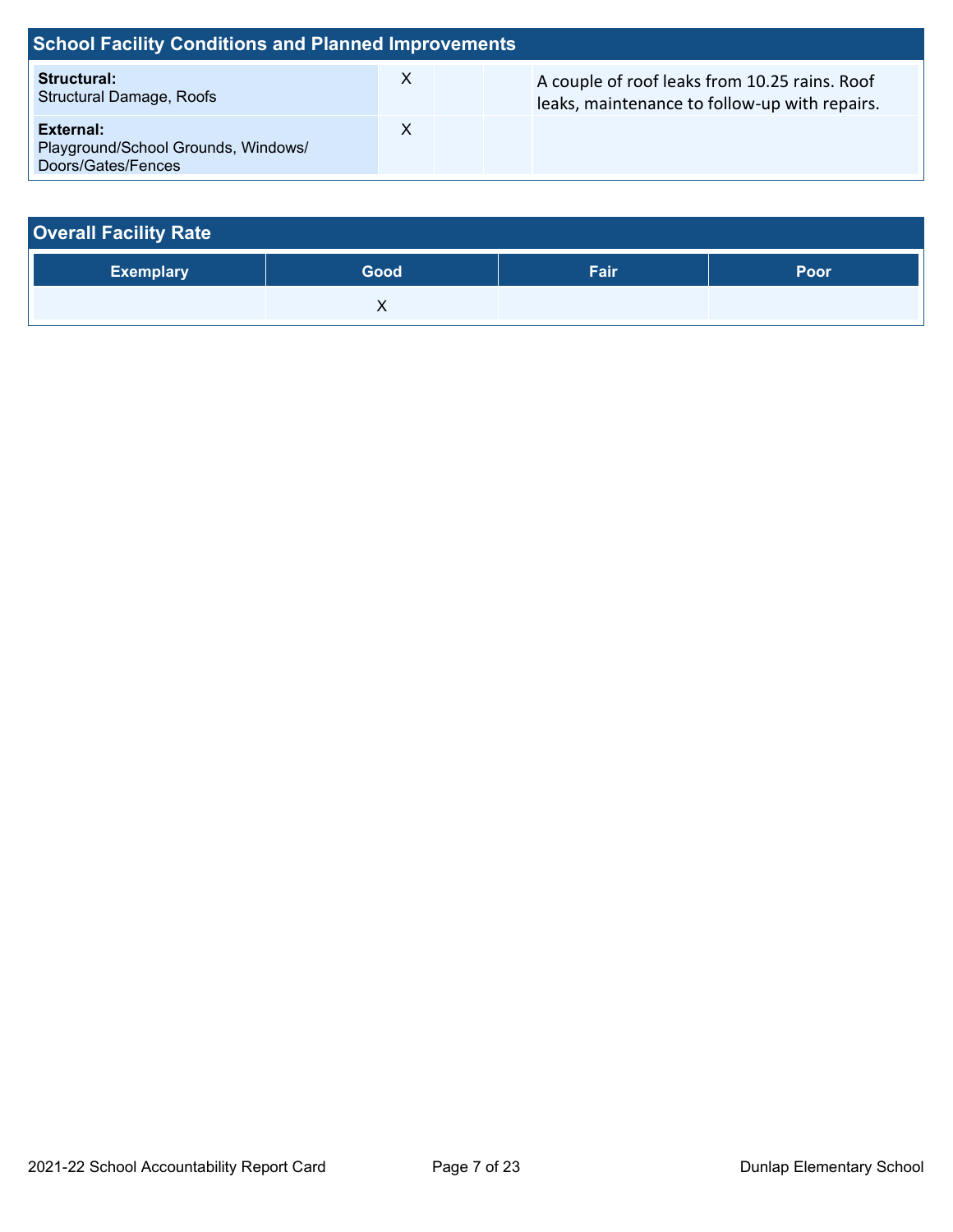## **B. Pupil Outcomes State Priority: Pupil Achievement**

The SARC provides the following information relevant to the State priority: Pupil Achievement (Priority 4):

#### **Statewide Assessments**

(i.e., California Assessment of Student Performance and Progress [CAASPP] System includes the Smarter Balanced Summative Assessments for students in the general education population and the California Alternate Assessments [CAAs] for English language arts/literacy [ELA] and mathematics given in grades three through eight and grade eleven. Only eligible students may participate in the administration of the CAAs. CAAs items are aligned with alternate achievement standards, which are linked with the Common Core State Standards [CCSS] for students with the most significant cognitive disabilities).

The CAASPP System encompasses the following assessments and student participation requirements:

- 1. **Smarter Balanced Summative Assessments and CAAs for ELA** in grades three through eight and grade eleven.
- 2. **Smarter Balanced Summative Assessments and CAAs for mathematics** in grades three through eight and grade eleven.
- 3. **California Science Test (CAST) and CAAs for Science** in grades five, eight, and once in high school (i.e., grade ten, eleven, or twelve).

#### **SARC Reporting in the 2020-2021 School Year Only**

Where the most viable option, LEAs were required to administer the statewide summative assessment in ELA and mathematics. Where a statewide summative assessment was not the most viable option for the LEA (or for one or more gradelevel[s] within the LEA) due to the pandemic, LEAs were allowed to report results from a different assessment that met the criteria established by the State Board of Education (SBE) on March 16, 2021. The assessments were required to be:

- Aligned with CA CCSS for ELA and mathematics;
- Available to students in grades 3 through 8, and grade 11; and
- Uniformly administered across a grade, grade span, school, or district to all eligible students.

#### **Options**

Note that the CAAs could only be administered in-person following health and safety requirements. If it was not viable for the LEA to administer the CAAs in person with health and safety guidelines in place, the LEA was directed to not administer the tests. There were no other assessment options available for the CAAs. Schools administered the Smarter Balanced Summative Assessments for ELA and mathematics, other assessments that meet the SBE criteria, or a combination of both, and they could only choose one of the following:

- Smarter Balanced ELA and mathematics summative assessments;
- Other assessments meeting the SBE criteria; or
- Combination of Smarter Balanced ELA and mathematics summative assessments and other assessments.

The percentage of students who have successfully completed courses that satisfy the requirements for entrance to the University of California and the California State University, or career technical education sequences or programs of study.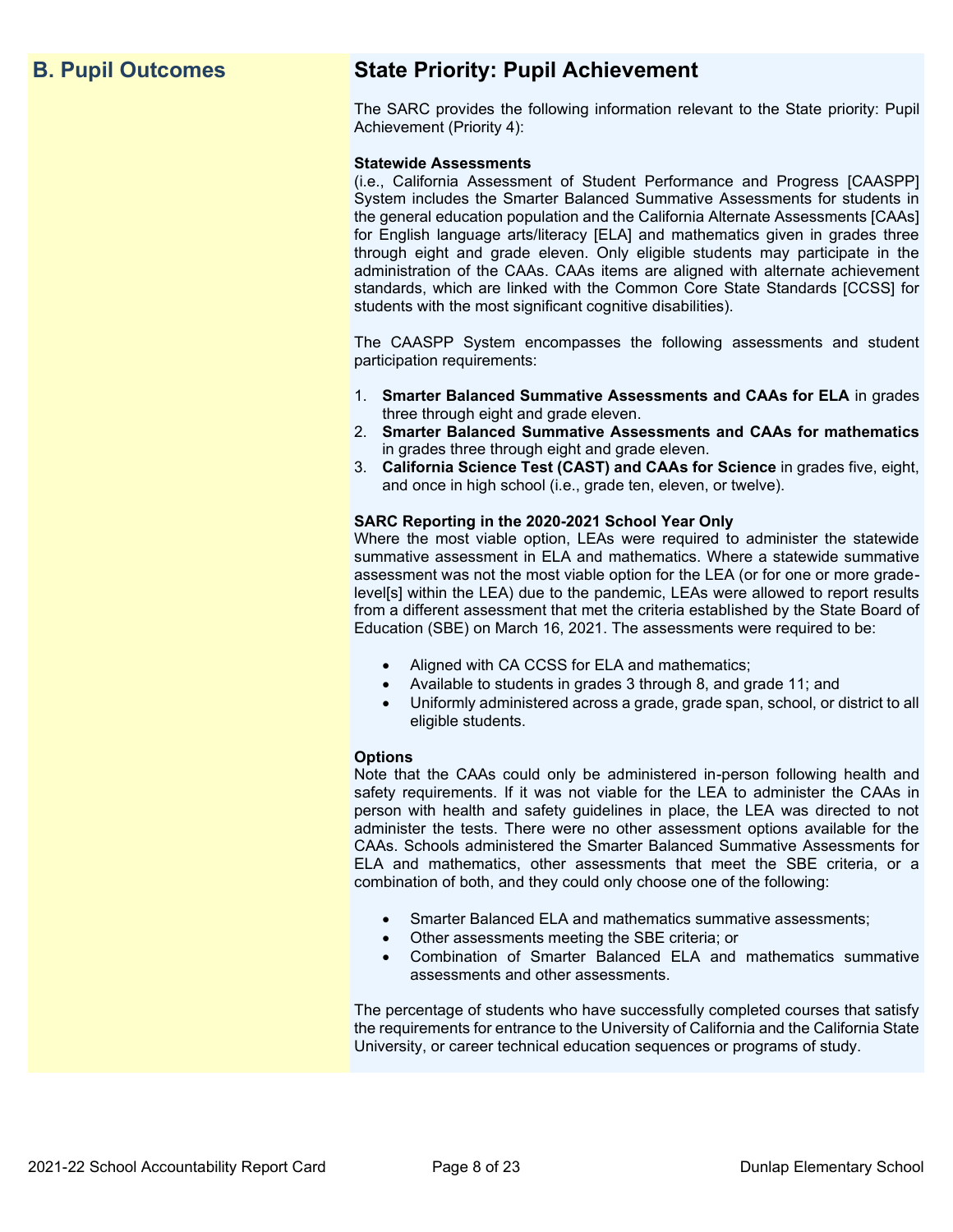## **Percentage of Students Meeting or Exceeding the State Standard on CAASPP**

This table displays CAASPP test results in ELA and mathematics for all students grades three through eight and grade eleven taking and completing a state-administered assessment.

The 2019-2020 data cells with N/A values indicate that the 2019-2020 data are not available due to the COVID-19 pandemic and resulting summative test suspension. The Executive Order N-30-20 was issued which waived the assessment, accountability, and reporting requirements for the 2019-2020 school year.

The 2020-2021 data cells have N/A values because these data are not comparable to other year data due to the COVID-19 pandemic during the 2020-2021 school year. Where the CAASPP assessments in ELA and/or mathematics is not the most viable option, the LEAs were allowed to administer local assessments. Therefore, the 2020-2021 data between school years for the school, district, state are not an accurate comparison. As such, it is inappropriate to compare results of the 2020-2021 school year to other school years.

| Subject                                                              | <b>School</b><br>2019-20 | <b>School</b><br>2020-21 | <b>District</b><br>2019-20 | <b>District</b><br>2020-21 | <b>State</b><br>2019-20 | <b>State</b><br>2020-21 |
|----------------------------------------------------------------------|--------------------------|--------------------------|----------------------------|----------------------------|-------------------------|-------------------------|
| <b>English Language Arts/Literacy</b><br>$\left($ grades 3-8 and 11) | N/A                      | N/A                      | N/A                        | N/A                        | N/A                     | N/A                     |
| <b>Mathematics</b><br>$(grades 3-8 and 11)$                          | N/A                      | N/A                      | N/A                        | N/A                        | N/A                     | N/A                     |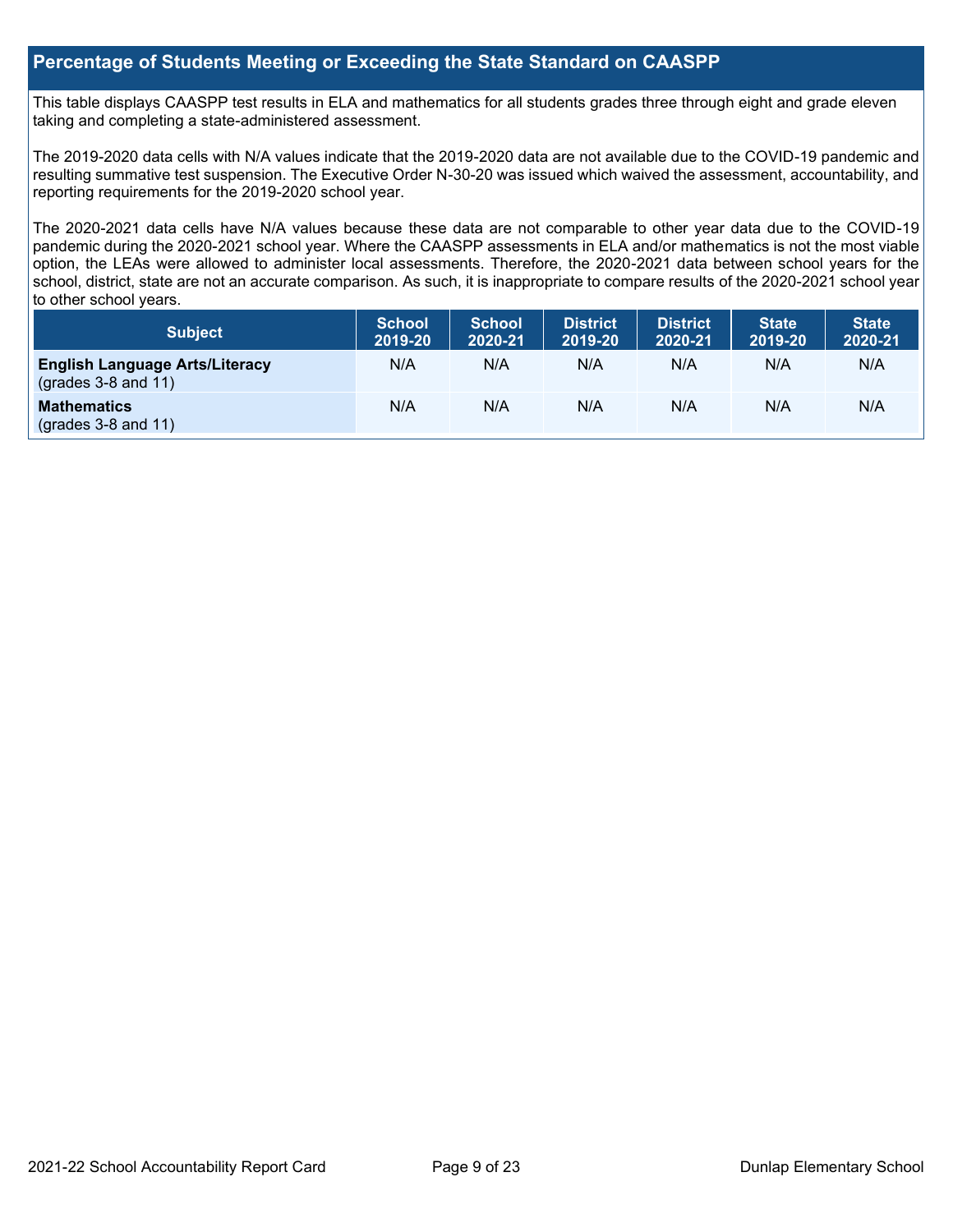## **2020-21 CAASPP Test Results in ELA by Student Group**

This table displays CAASPP test results in ELA by student group for students grades three through eight and grade eleven taking and completing a state-administered assessment. The CDE will populate this table for schools in cases where the school administered the CAASPP assessment. In cases where the school administered a local assessment instead of CAASPP, the CDE will populate this table with "NT" values, meaning this school did not test students using the CAASPP. See the local assessment(s) table for more information.

| <b>CAASPP</b><br><b>Student Groups</b>               | <b>CAASPP</b><br><b>Total</b><br><b>Enrollment</b> | <b>CAASPP</b><br><b>Number</b><br><b>Tested</b> | <b>CAASPP</b><br><b>Percent</b><br><b>Tested</b> | <b>CAASPP</b><br><b>Percent</b><br><b>Not Tested</b> | <b>CAASPP</b><br><b>Percent</b><br><b>Met or</b><br><b>Exceeded</b> |
|------------------------------------------------------|----------------------------------------------------|-------------------------------------------------|--------------------------------------------------|------------------------------------------------------|---------------------------------------------------------------------|
| <b>All Students</b>                                  | 254                                                | 250                                             | 98.43                                            | 1.57                                                 | 43.6                                                                |
| Female                                               | 116                                                | 115                                             | 99.14                                            | 0.86                                                 | 51.3                                                                |
| <b>Male</b>                                          | 138                                                | 135                                             | 97.83                                            | 2.17                                                 | 37.04                                                               |
| American Indian or Alaska Native                     | --                                                 | $\overline{\phantom{a}}$                        | --                                               | $-$                                                  | --                                                                  |
| <b>Asian</b>                                         |                                                    | --                                              | --                                               |                                                      | --                                                                  |
| <b>Black or African American</b>                     | --                                                 | $\overline{\phantom{m}}$                        | --                                               | $\overline{\phantom{a}}$                             | --                                                                  |
| <b>Filipino</b>                                      | $\Omega$                                           | $\mathbf{0}$                                    | $\Omega$                                         | $\Omega$                                             | $\mathbf{0}$                                                        |
| <b>Hispanic or Latino</b>                            | 73                                                 | 72                                              | 98.63                                            | 1.37                                                 | 31.94                                                               |
| <b>Native Hawaiian or Pacific Islander</b>           | $\mathbf 0$                                        | $\pmb{0}$                                       | 0                                                | $\mathbf 0$                                          | 0                                                                   |
| <b>Two or More Races</b>                             | 19                                                 | 19                                              | 100                                              | 0                                                    | 57.89                                                               |
| <b>White</b>                                         | 149                                                | 148                                             | 99.33                                            | 0.67                                                 | 50                                                                  |
| <b>English Learners</b>                              | 18                                                 | 18                                              | 100                                              | 0                                                    | 11.11                                                               |
| <b>Foster Youth</b>                                  | $- -$                                              | $\overline{\phantom{a}}$                        | --                                               | --                                                   | --                                                                  |
| <b>Homeless</b>                                      | --                                                 | $\sim$                                          | --                                               | --                                                   | --                                                                  |
| <b>Military</b>                                      | $\Omega$                                           | $\mathbf 0$                                     | 0                                                | 0                                                    | 0                                                                   |
| <b>Socioeconomically Disadvantaged</b>               | 180                                                | 177                                             | 98.33                                            | 1.67                                                 | 38.98                                                               |
| <b>Students Receiving Migrant Education Services</b> | $- -$                                              | --                                              | --                                               |                                                      |                                                                     |
| <b>Students with Disabilities</b>                    | 24                                                 | 24                                              | 100                                              | 0                                                    | 8.33                                                                |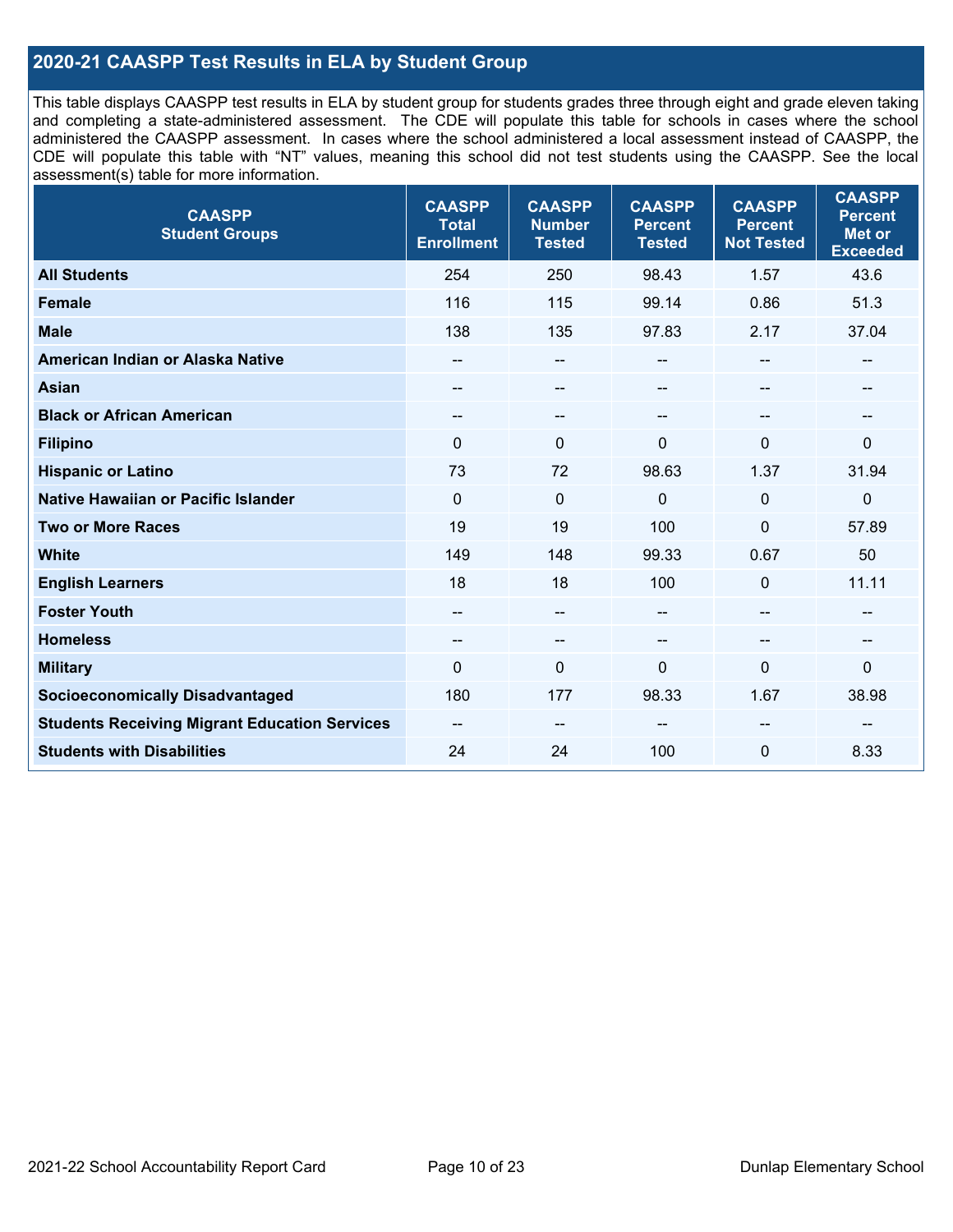## **2020-21 CAASPP Test Results in Math by Student Group**

This table displays CAASPP test results in Math by student group for students grades three through eight and grade eleven taking and completing a state-administered assessment. The CDE will populate this table for schools in cases where the school administered the CAASPP assessment. In cases where the school administered a local assessment instead of CAASPP, the CDE will populate this table with "NT" values, meaning this school did not test students using the CAASPP. See the local assessment(s) table for more information.

| <b>CAASPP</b><br><b>Student Groups</b>               | <b>CAASPP</b><br><b>Total</b><br><b>Enrollment</b> | <b>CAASPP</b><br><b>Number</b><br><b>Tested</b> | <b>CAASPP</b><br><b>Percent</b><br><b>Tested</b> | <b>CAASPP</b><br><b>Percent</b><br><b>Not Tested</b> | <b>CAASPP</b><br><b>Percent</b><br><b>Met or</b><br><b>Exceeded</b> |
|------------------------------------------------------|----------------------------------------------------|-------------------------------------------------|--------------------------------------------------|------------------------------------------------------|---------------------------------------------------------------------|
| <b>All Students</b>                                  | 254                                                | 250                                             | 98.43                                            | 1.57                                                 | 32.40                                                               |
| Female                                               | 116                                                | 115                                             | 99.14                                            | 0.86                                                 | 38.26                                                               |
| <b>Male</b>                                          | 138                                                | 135                                             | 97.83                                            | 2.17                                                 | 27.41                                                               |
| American Indian or Alaska Native                     | --                                                 | --                                              | --                                               | $\sim$                                               | --                                                                  |
| <b>Asian</b>                                         | --                                                 | --                                              | --                                               |                                                      | $\overline{a}$                                                      |
| <b>Black or African American</b>                     | --                                                 | $\qquad \qquad -$                               | --                                               |                                                      | --                                                                  |
| <b>Filipino</b>                                      | $\mathbf{0}$                                       | $\mathbf{0}$                                    | $\Omega$                                         | $\Omega$                                             | $\mathbf 0$                                                         |
| <b>Hispanic or Latino</b>                            | 73                                                 | 72                                              | 98.63                                            | 1.37                                                 | 19.44                                                               |
| Native Hawaiian or Pacific Islander                  | $\mathbf{0}$                                       | $\mathbf 0$                                     | 0                                                | $\Omega$                                             | $\mathbf 0$                                                         |
| <b>Two or More Races</b>                             | 19                                                 | 19                                              | 100.00                                           | 0.00                                                 | 42.11                                                               |
| <b>White</b>                                         | 149                                                | 148                                             | 99.33                                            | 0.67                                                 | 39.19                                                               |
| <b>English Learners</b>                              | 18                                                 | 18                                              | 100.00                                           | 0.00                                                 | 11.11                                                               |
| <b>Foster Youth</b>                                  | $\overline{\phantom{a}}$                           | $\qquad \qquad -$                               | $-$                                              |                                                      | $\qquad \qquad -$                                                   |
| <b>Homeless</b>                                      | $\overline{\phantom{m}}$                           | --                                              | --                                               | --                                                   | --                                                                  |
| <b>Military</b>                                      | $\Omega$                                           | 0                                               | $\Omega$                                         | $\Omega$                                             | $\mathbf 0$                                                         |
| <b>Socioeconomically Disadvantaged</b>               | 180                                                | 177                                             | 98.33                                            | 1.67                                                 | 28.81                                                               |
| <b>Students Receiving Migrant Education Services</b> | --                                                 | --                                              |                                                  |                                                      |                                                                     |
| <b>Students with Disabilities</b>                    | 24                                                 | 24                                              | 100.00                                           | 0.00                                                 | 8.33                                                                |

## **2020-21 Local Assessment Test Results in ELA by Student Group**

This table displays Local Assessment test results in ELA by student group for students grades three through eight and grade eleven. LEAs/schools will populate this table for schools in cases where the school administered a local assessment. In cases where the school administered the CAASPP assessment, LEAs/schools will populate this table with "N/A" values in all cells, meaning this table is Not Applicable for this school.

| N/A<br><b>Student Groups</b>     | N/A<br><b>Total</b><br><b>Enrollment</b> | N/A<br><b>Number</b><br><b>Tested</b> | N/A<br><b>Percent</b><br><b>Tested</b> | N/A<br><b>Percent</b><br><b>Not Tested</b> | N/A<br><b>Percent</b><br><b>At or Above</b><br><b>Grade Level</b> |
|----------------------------------|------------------------------------------|---------------------------------------|----------------------------------------|--------------------------------------------|-------------------------------------------------------------------|
| <b>All Students</b>              | N/A                                      | N/A                                   | N/A                                    | N/A                                        | N/A                                                               |
| Female                           | N/A                                      | N/A                                   | N/A                                    | N/A                                        | N/A                                                               |
| <b>Male</b>                      | N/A                                      | N/A                                   | N/A                                    | N/A                                        | N/A                                                               |
| American Indian or Alaska Native | N/A                                      | N/A                                   | N/A                                    | N/A                                        | N/A                                                               |
| <b>Asian</b>                     | N/A                                      | N/A                                   | N/A                                    | N/A                                        | N/A                                                               |

2021-22 School Accountability Report Card Page 11 of 23 Dunlap Elementary School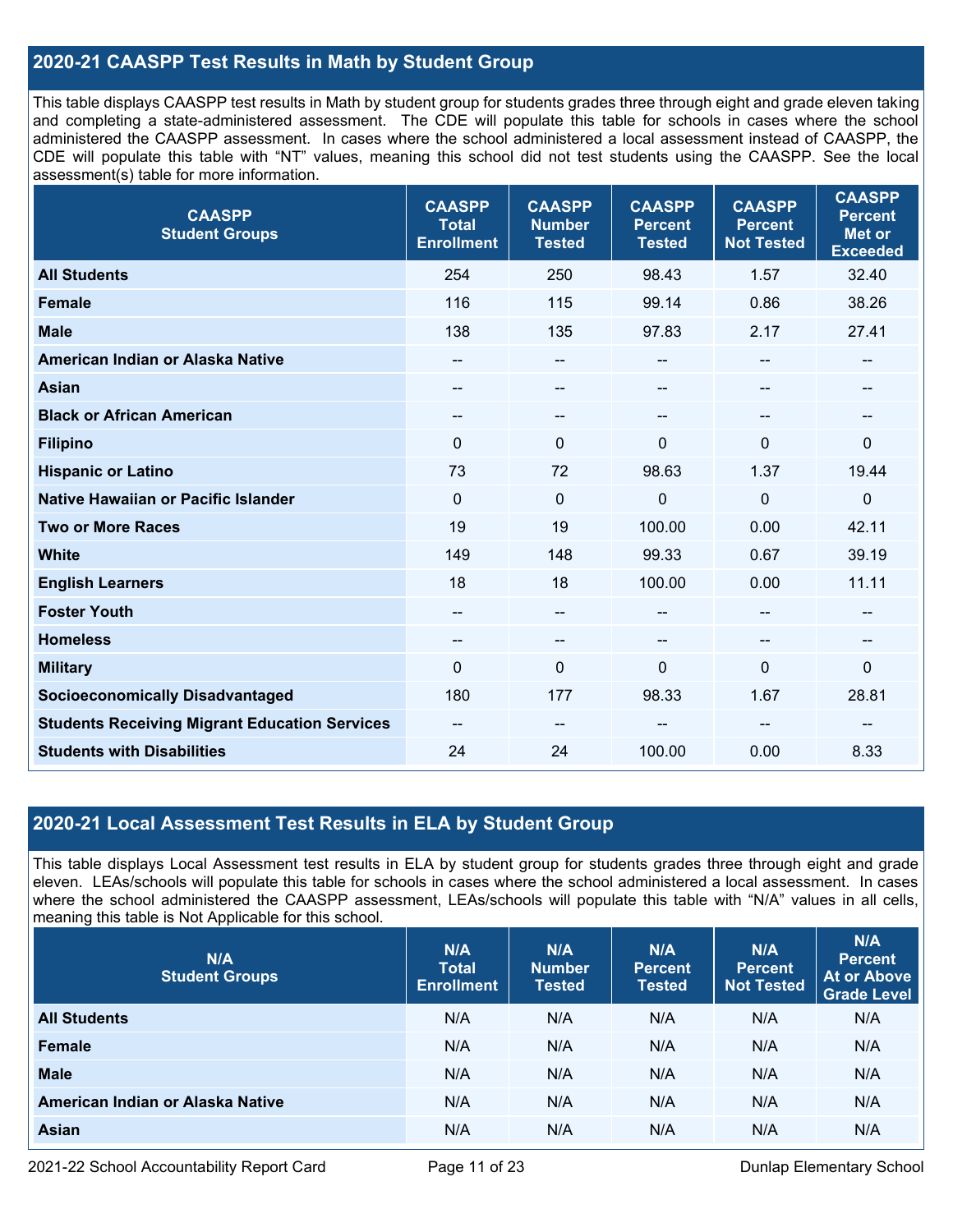| <b>Black or African American</b>                                                           | N/A | N/A | N/A | N/A | N/A |
|--------------------------------------------------------------------------------------------|-----|-----|-----|-----|-----|
| <b>Filipino</b>                                                                            | N/A | N/A | N/A | N/A | N/A |
| <b>Hispanic or Latino</b>                                                                  | N/A | N/A | N/A | N/A | N/A |
| Native Hawaiian or Pacific Islander                                                        | N/A | N/A | N/A | N/A | N/A |
| <b>Two or More Races</b>                                                                   | N/A | N/A | N/A | N/A | N/A |
| <b>White</b>                                                                               | N/A | N/A | N/A | N/A | N/A |
| <b>English Learners</b>                                                                    | N/A | N/A | N/A | N/A | N/A |
| <b>Foster Youth</b>                                                                        | N/A | N/A | N/A | N/A | N/A |
| <b>Homeless</b>                                                                            | N/A | N/A | N/A | N/A | N/A |
| <b>Military</b>                                                                            | N/A | N/A | N/A | N/A | N/A |
| <b>Socioeconomically Disadvantaged</b>                                                     | N/A | N/A | N/A | N/A | N/A |
| <b>Students Receiving Migrant Education Services</b>                                       | N/A | N/A | N/A | N/A | N/A |
| <b>Students with Disabilities</b>                                                          | N/A | N/A | N/A | N/A | N/A |
| *At or above the grade-level standard in the context of the local assessment administered. |     |     |     |     |     |

## **2020-21 Local Assessment Test Results in Math by Student Group**

This table displays Local Assessment test results in Math by student group for students grades three through eight and grade eleven. LEAs/schools will populate this table for schools in cases where the school administered a local assessment. In cases where the school administered the CAASPP assessment, LEAs/schools will populate this table with "N/A" values in all cells, meaning this table is Not Applicable for this school.

| N/A<br><b>Student Groups</b>                         | N/A<br><b>Total</b><br><b>Enrollment</b> | N/A<br><b>Number</b><br><b>Tested</b> | N/A<br><b>Percent</b><br><b>Tested</b> | N/A<br><b>Percent</b><br><b>Not Tested</b> | N/A<br><b>Percent</b><br><b>At or Above</b><br><b>Grade Level</b> |
|------------------------------------------------------|------------------------------------------|---------------------------------------|----------------------------------------|--------------------------------------------|-------------------------------------------------------------------|
| <b>All Students</b>                                  | N/A                                      | N/A                                   | N/A                                    | N/A                                        | N/A                                                               |
| <b>Female</b>                                        | N/A                                      | N/A                                   | N/A                                    | N/A                                        | N/A                                                               |
| <b>Male</b>                                          | N/A                                      | N/A                                   | N/A                                    | N/A                                        | N/A                                                               |
| American Indian or Alaska Native                     | N/A                                      | N/A                                   | N/A                                    | N/A                                        | N/A                                                               |
| <b>Asian</b>                                         | N/A                                      | N/A                                   | N/A                                    | N/A                                        | N/A                                                               |
| <b>Black or African American</b>                     | N/A                                      | N/A                                   | N/A                                    | N/A                                        | N/A                                                               |
| <b>Filipino</b>                                      | N/A                                      | N/A                                   | N/A                                    | N/A                                        | N/A                                                               |
| <b>Hispanic or Latino</b>                            | N/A                                      | N/A                                   | N/A                                    | N/A                                        | N/A                                                               |
| Native Hawaiian or Pacific Islander                  | N/A                                      | N/A                                   | N/A                                    | N/A                                        | N/A                                                               |
| <b>Two or More Races</b>                             | N/A                                      | N/A                                   | N/A                                    | N/A                                        | N/A                                                               |
| <b>White</b>                                         | N/A                                      | N/A                                   | N/A                                    | N/A                                        | N/A                                                               |
| <b>English Learners</b>                              | N/A                                      | N/A                                   | N/A                                    | N/A                                        | N/A                                                               |
| <b>Foster Youth</b>                                  | N/A                                      | N/A                                   | N/A                                    | N/A                                        | N/A                                                               |
| <b>Homeless</b>                                      | N/A                                      | N/A                                   | N/A                                    | N/A                                        | N/A                                                               |
| <b>Military</b>                                      | N/A                                      | N/A                                   | N/A                                    | N/A                                        | N/A                                                               |
| <b>Socioeconomically Disadvantaged</b>               | N/A                                      | N/A                                   | N/A                                    | N/A                                        | N/A                                                               |
| <b>Students Receiving Migrant Education Services</b> | N/A                                      | N/A                                   | N/A                                    | N/A                                        | N/A                                                               |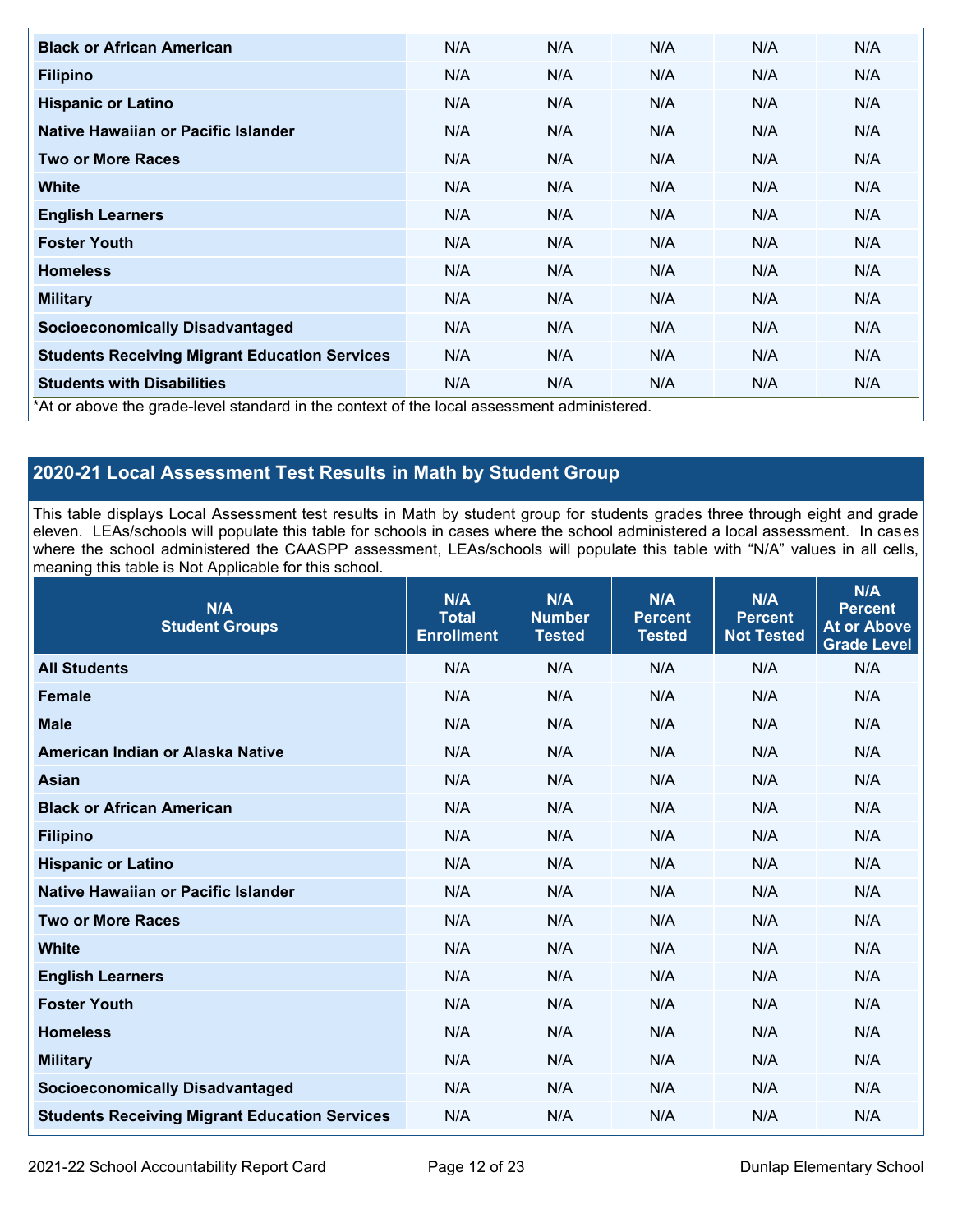| <b>Students with Disabilities</b>                                                           | N/A | N/A | N/A | N/A | N/A |  |  |
|---------------------------------------------------------------------------------------------|-----|-----|-----|-----|-----|--|--|
| *At as above the escale level standard in the context of the local accordinate admissioned. |     |     |     |     |     |  |  |

\*At or above the grade-level standard in the context of the local assessment administered.

## **CAASPP Test Results in Science for All Students**

This table displays the percentage of all students grades five, eight, and High School meeting or exceeding the State Standard.

The 2019-2020 data cells with N/A values indicate that the 2019-2020 data are not available due to the COVID-19 pandemic and resulting summative testing suspension. The Executive Order N-30-20 was issued which waived the assessment, accountability, and reporting requirements for the 2019-2020 school year.

For any 2020-2021 data cells with N/T values indicate that this school did not test students using the CAASPP Science.

| <b>Subject</b>                                  | <b>School</b> | <b>School</b> | <b>District</b> | District | <b>State</b> | <b>State</b> |
|-------------------------------------------------|---------------|---------------|-----------------|----------|--------------|--------------|
|                                                 | 2019-20       | 2020-21       | 2019-20         | 2020-21  | 2019-20      | 2020-21      |
| <b>Science</b><br>(grades 5, 8 and high school) | N/A           | ΝT            | N/A             | NT       | N/A          | 28.72        |

## **2020-21 CAASPP Test Results in Science by Student Group**

This table displays CAASPP test results in Science by student group for students grades five, eight, and High School. For any data cells with N/T values indicate that this school did not test students using the CAASPP Science.

| <b>Student Group</b>                                 | <b>Total</b><br><b>Enrollment</b> | <b>Number</b><br><b>Tested</b> | <b>Percent</b><br><b>Tested</b> | <b>Percent</b><br><b>Not Tested</b> | <b>Percent</b><br><b>Met or</b><br><b>Exceeded</b> |
|------------------------------------------------------|-----------------------------------|--------------------------------|---------------------------------|-------------------------------------|----------------------------------------------------|
| <b>All Students</b>                                  | 88                                | <b>NT</b>                      | <b>NT</b>                       | <b>NT</b>                           | <b>NT</b>                                          |
| <b>Female</b>                                        | 37                                | <b>NT</b>                      | <b>NT</b>                       | <b>NT</b>                           | <b>NT</b>                                          |
| <b>Male</b>                                          | 51                                | <b>NT</b>                      | <b>NT</b>                       | <b>NT</b>                           | <b>NT</b>                                          |
| American Indian or Alaska Native                     | --                                | <b>NT</b>                      | <b>NT</b>                       | <b>NT</b>                           | <b>NT</b>                                          |
| <b>Asian</b>                                         | --                                | <b>NT</b>                      | <b>NT</b>                       | <b>NT</b>                           | <b>NT</b>                                          |
| <b>Black or African American</b>                     | 0                                 | $\mathbf 0$                    | $\mathbf 0$                     | 0                                   | $\mathbf 0$                                        |
| <b>Filipino</b>                                      | $\Omega$                          | $\mathbf 0$                    | $\mathbf{0}$                    | $\Omega$                            | $\mathbf{0}$                                       |
| <b>Hispanic or Latino</b>                            | 23                                | <b>NT</b>                      | <b>NT</b>                       | <b>NT</b>                           | <b>NT</b>                                          |
| <b>Native Hawaiian or Pacific Islander</b>           | 0                                 | 0                              | $\mathbf{0}$                    | $\mathbf{0}$                        | $\mathbf 0$                                        |
| <b>Two or More Races</b>                             | $\overline{\phantom{a}}$          | <b>NT</b>                      | <b>NT</b>                       | <b>NT</b>                           | <b>NT</b>                                          |
| <b>White</b>                                         | 55                                | <b>NT</b>                      | <b>NT</b>                       | <b>NT</b>                           | <b>NT</b>                                          |
| <b>English Learners</b>                              | --                                | <b>NT</b>                      | <b>NT</b>                       | <b>NT</b>                           | <b>NT</b>                                          |
| <b>Foster Youth</b>                                  | --                                | <b>NT</b>                      | <b>NT</b>                       | <b>NT</b>                           | <b>NT</b>                                          |
| <b>Homeless</b>                                      | 0                                 | $\mathbf 0$                    | $\mathbf 0$                     | 0                                   | $\mathbf 0$                                        |
| <b>Military</b>                                      | $\Omega$                          | $\mathbf 0$                    | $\Omega$                        | $\mathbf 0$                         | $\mathbf{0}$                                       |
| <b>Socioeconomically Disadvantaged</b>               | 62                                | <b>NT</b>                      | <b>NT</b>                       | <b>NT</b>                           | <b>NT</b>                                          |
| <b>Students Receiving Migrant Education Services</b> |                                   | <b>NT</b>                      | <b>NT</b>                       | <b>NT</b>                           | <b>NT</b>                                          |
| <b>Students with Disabilities</b>                    | --                                | <b>NT</b>                      | <b>NT</b>                       | <b>NT</b>                           | <b>NT</b>                                          |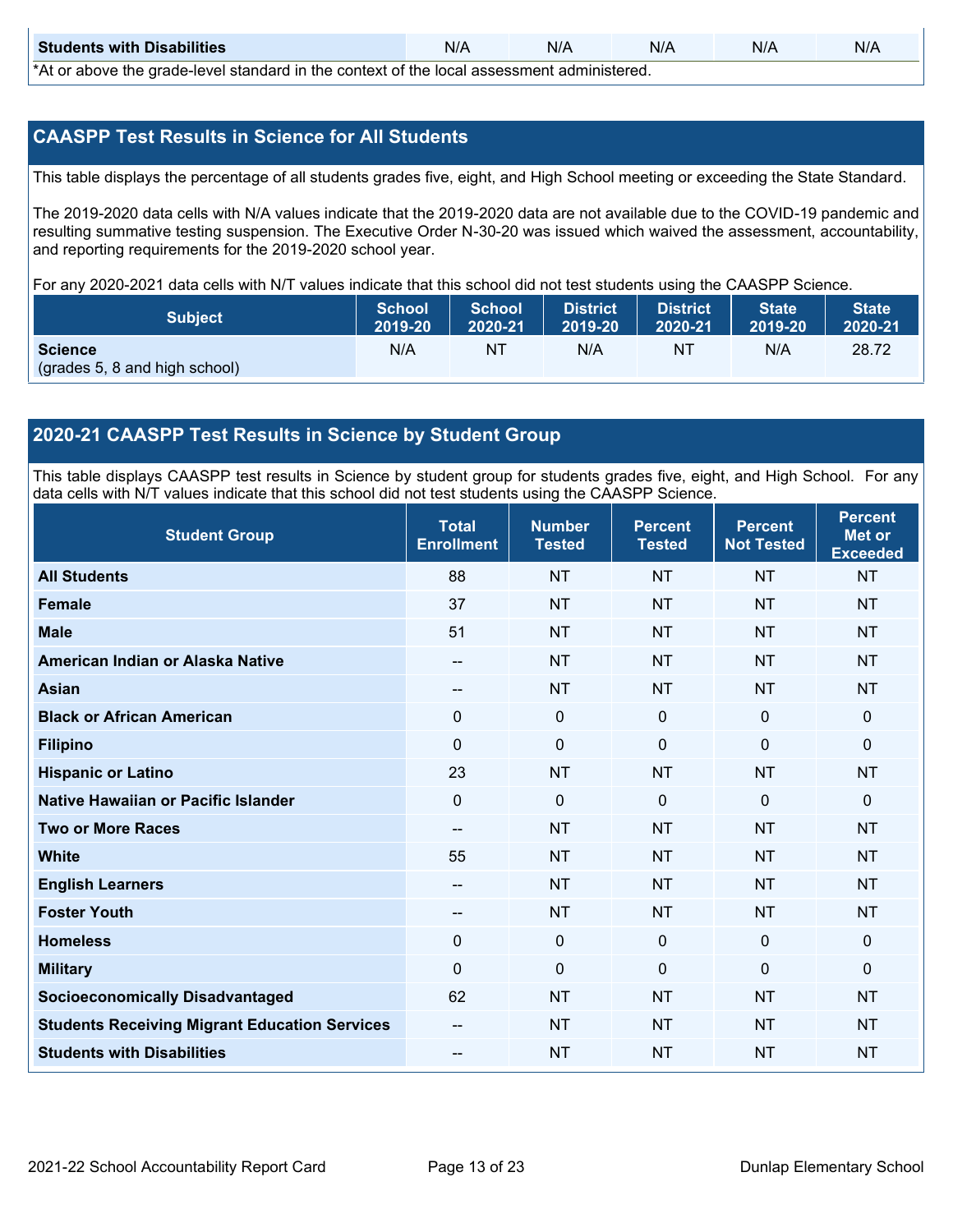## **B. Pupil Outcomes State Priority: Other Pupil Outcomes**

The SARC provides the following information relevant to the State priority: Other Pupil Outcomes (Priority 8): Pupil outcomes in the subject area of physical education.

## **2020-21 California Physical Fitness Test Results**

Due to the COVID-19 crisis, the Physical Fitness Test was suspended during the 2020-2021 school year and therefore no data are reported and each cell in this table is populated with "N/A."

| <b>Grade Level</b> | <b>Four of Six Fitness Standards</b> | <b>Five of Six Fitness Standards</b> | Percentage of Students Meeting   Percentage of Students Meeting   Percentage of Students Meeting  <br><b>Six of Six Fitness Standards</b> |
|--------------------|--------------------------------------|--------------------------------------|-------------------------------------------------------------------------------------------------------------------------------------------|
| Grade 5            | N/A                                  | N/A                                  | N/A                                                                                                                                       |
| Grade 7            | N/A                                  | N/A                                  | N/A                                                                                                                                       |
| Grade 9            | N/A                                  | N/A                                  | N/A                                                                                                                                       |

## **C. Engagement State Priority: Parental Involvement**

The SARC provides the following information relevant to the State priority: Parental Involvement (Priority 3): Efforts the school district makes to seek parent input in making decisions regarding the school district and at each school site.

### **2021-22 Opportunities for Parental Involvement**

Parent involvement and communication are essential to our school success. Dunlap Elementary School continually strives to involve parents by exchanging information that helps parents understand and support school programs and by providing opportunities for parent participation in school activities.

There are numerous and varied opportunities for parent involvement during regular school year proceedings. Parents attend school functions and parent visitation days, participate in parent-teacher conferences, volunteer in classrooms, chaperone field trips, and assist with book fairs and fundraisers. Parents also serve on advisory committees and leadership teams, including the Parent Teacher Club (PTC), School Site Council (SSC), District Advisory Committee (DAC), English Learner Advisory Council (ELAC), and District English Learner Advisory Council (DELAC).

Home and school communication is enhanced through the monthly Bobcat Brief, monthly Parent Teacher Club newsletters, parent/teacher conferences, the student/parent handbook, the school website, the Parent Square messaging system, student report cards, and other regular communication activities.

Parents who would like more information on how to become involved may contact Principal Keith Merrihew at (559) 305-7310.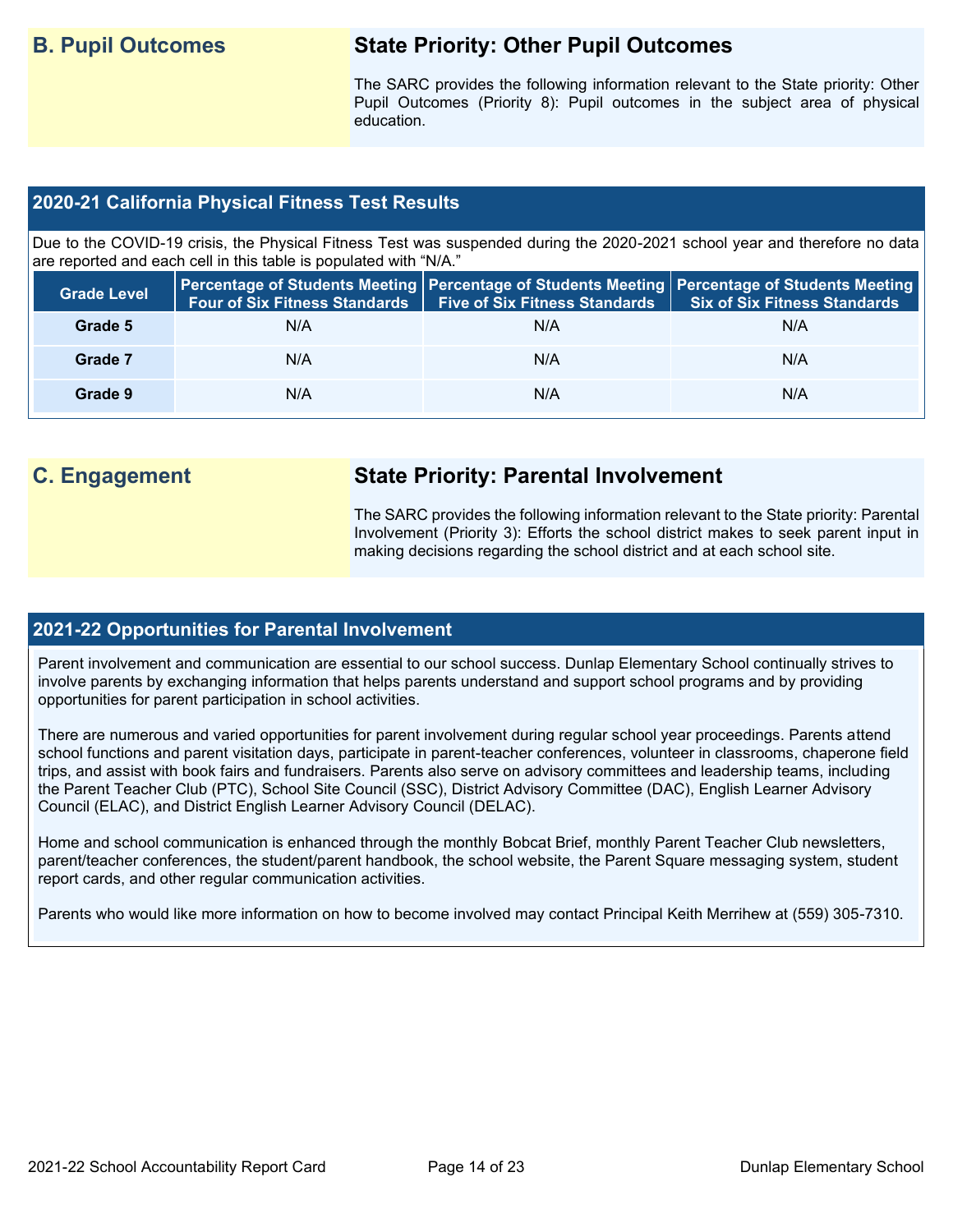## **2020-21 Chronic Absenteeism by Student Group**

| <b>Student Group</b>                                 | <b>Cumulative</b><br><b>Enrollment</b> | <b>Chronic</b><br><b>Absenteeism</b><br><b>Eligible Enrollment</b> | <b>Chronic</b><br><b>Absenteeism</b><br><b>Count</b> | <b>Chronic</b><br><b>Absenteeism</b><br><b>Rate</b> |
|------------------------------------------------------|----------------------------------------|--------------------------------------------------------------------|------------------------------------------------------|-----------------------------------------------------|
| <b>All Students</b>                                  | 404                                    | 385                                                                | 88                                                   | 22.9                                                |
| <b>Female</b>                                        | 186                                    | 179                                                                | 45                                                   | 25.1                                                |
| <b>Male</b>                                          | 218                                    | 206                                                                | 43                                                   | 20.9                                                |
| American Indian or Alaska Native                     | 9                                      | 9                                                                  | $\overline{4}$                                       | 44.4                                                |
| <b>Asian</b>                                         | 7                                      | 7                                                                  | $\mathbf 0$                                          | 0.0                                                 |
| <b>Black or African American</b>                     | $\overline{2}$                         | $\overline{2}$                                                     | 1                                                    | 50.0                                                |
| <b>Filipino</b>                                      | 0                                      | $\mathbf{0}$                                                       | $\mathbf{0}$                                         | 0.0                                                 |
| <b>Hispanic or Latino</b>                            | 126                                    | 120                                                                | 35                                                   | 29.2                                                |
| Native Hawaiian or Pacific Islander                  | $\Omega$                               | $\mathbf 0$                                                        | $\mathbf 0$                                          | 0.0                                                 |
| <b>Two or More Races</b>                             | 29                                     | 28                                                                 | 8                                                    | 28.6                                                |
| <b>White</b>                                         | 231                                    | 219                                                                | 40                                                   | 18.3                                                |
| <b>English Learners</b>                              | 34                                     | 34                                                                 | 6                                                    | 17.6                                                |
| <b>Foster Youth</b>                                  | $9\,$                                  | 9                                                                  | 1                                                    | 11.1                                                |
| <b>Homeless</b>                                      | 1                                      | $\mathbf 0$                                                        | $\Omega$                                             | 0.0                                                 |
| <b>Socioeconomically Disadvantaged</b>               | 296                                    | 284                                                                | 79                                                   | 27.8                                                |
| <b>Students Receiving Migrant Education Services</b> | $\overline{2}$                         | $\overline{2}$                                                     | $\mathbf{0}$                                         | 0.0                                                 |
| <b>Students with Disabilities</b>                    | 35                                     | 32                                                                 | 7                                                    | 21.9                                                |

## **C. Engagement State Priority: School Climate**

The SARC provides the following information relevant to the State priority: School Climate (Priority 6):

- Pupil suspension rates;
- Pupil expulsion rates; and
- Other local measures on the sense of safety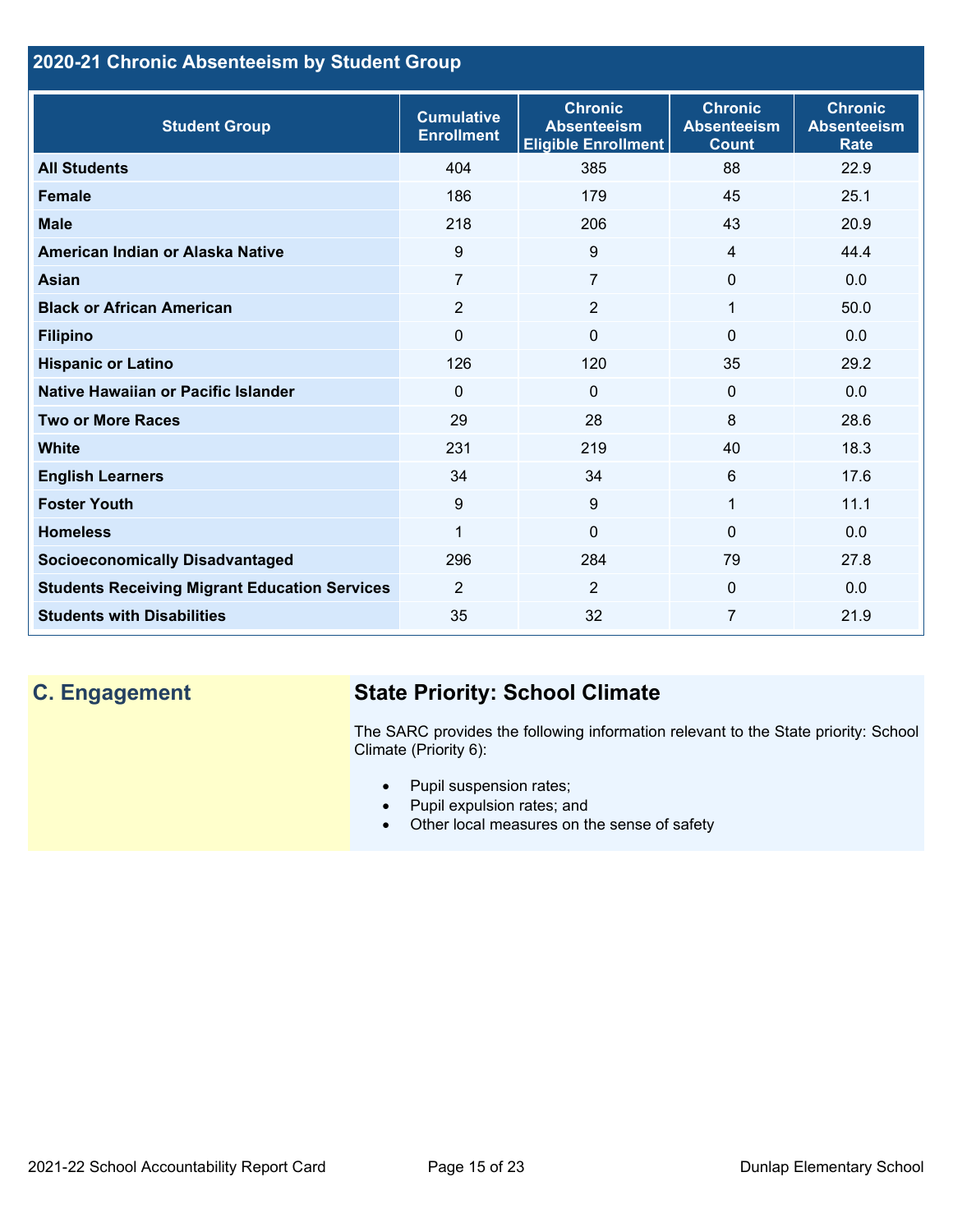## **Suspensions and Expulsions**

This table displays suspensions and expulsions data collected between July through June, each full school year respectively. Data collected during the 2020-21 school year may not be comparable to earlier years of this collection due to differences in learning mode instruction in response to the COVID-19 pandemic.

| <b>Subject</b>     | <b>School</b><br>2018-19 | <b>School</b><br>2020-21 | <b>District</b><br>2018-19 | <b>District</b><br>2020-21 | <b>State</b><br>2018-19 | <b>State</b><br>2020-21 |
|--------------------|--------------------------|--------------------------|----------------------------|----------------------------|-------------------------|-------------------------|
| <b>Suspensions</b> | 2.14                     | 1.24                     | 3.08                       | 0.53                       | 3.47                    | 0.20                    |
| <b>Expulsions</b>  | 0.00                     | 0.00                     | 0.02                       | 0.00                       | 0.08                    | 0.00                    |

This table displays suspensions and expulsions data collected between July through February, partial school year due to the COVID-19 pandemic. The 2019-2020 suspensions and expulsions rate data are not comparable to other year data because the 2019-2020 school year is a partial school year due to the COVID-19 crisis. As such, it would be inappropriate to make any comparisons in rates of suspensions and expulsions in the 2019-2020 school year compared to other school years.

| <b>Subject</b>     | <b>School</b><br>2019-20 | <b>District</b><br>2019-20 | <b>State</b><br>2019-20 |
|--------------------|--------------------------|----------------------------|-------------------------|
| <b>Suspensions</b> | 2.08                     | 2.38                       | 2.45                    |
| <b>Expulsions</b>  | 0.00                     | 0.00                       | 0.05                    |

## **2020-21 Suspensions and Expulsions by Student Group**

| <b>Student Group</b>                                 | <b>Suspensions Rate</b> | <b>Expulsions Rate</b> |
|------------------------------------------------------|-------------------------|------------------------|
| <b>All Students</b>                                  | 1.24                    | 0.00                   |
| <b>Female</b>                                        | 0.00                    | 0.00                   |
| <b>Male</b>                                          | 2.29                    | 0.00                   |
| American Indian or Alaska Native                     | 0.00                    | 0.00                   |
| <b>Asian</b>                                         | 0.00                    | 0.00                   |
| <b>Black or African American</b>                     | 0.00                    | 0.00                   |
| <b>Filipino</b>                                      | 0.00                    | 0.00                   |
| <b>Hispanic or Latino</b>                            | 1.59                    | 0.00                   |
| Native Hawaiian or Pacific Islander                  | 0.00                    | 0.00                   |
| <b>Two or More Races</b>                             | 0.00                    | 0.00                   |
| <b>White</b>                                         | 1.30                    | 0.00                   |
| <b>English Learners</b>                              | 2.94                    | 0.00                   |
| <b>Foster Youth</b>                                  | 0.00                    | 0.00                   |
| <b>Homeless</b>                                      | 0.00                    | 0.00                   |
| <b>Socioeconomically Disadvantaged</b>               | 1.69                    | 0.00                   |
| <b>Students Receiving Migrant Education Services</b> | 0.00                    | 0.00                   |
| <b>Students with Disabilities</b>                    | 2.86                    | 0.00                   |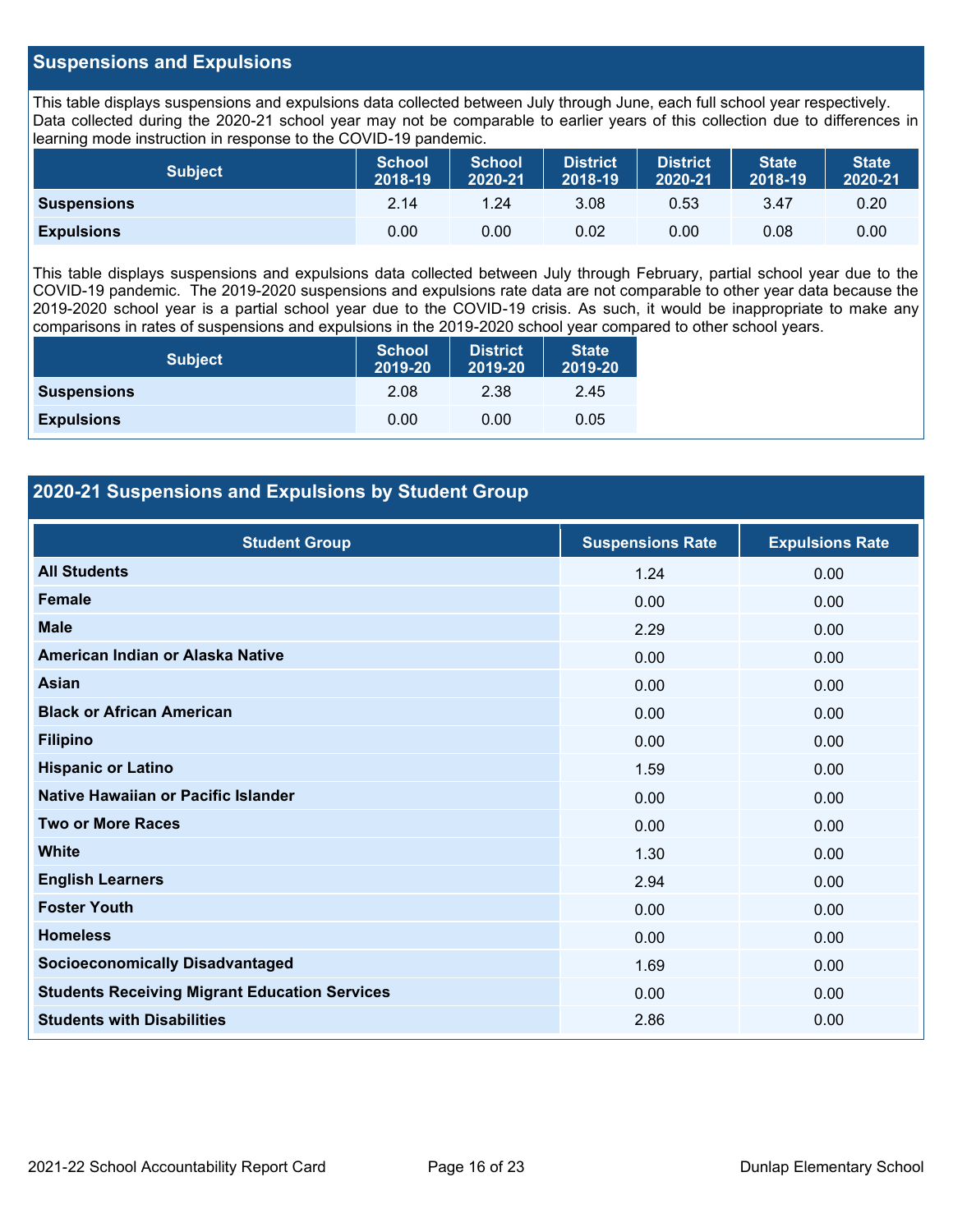## **2021-22 School Safety Plan**

Safety of students and staff is a primary concern of Dunlap Elementary School. Before, during, and after school, the campus is monitored by assigned staff. All visitors must sign in at the office and wear appropriate identification while on campus.

The comprehensive school safety plan is designed to assist in preparing for emergencies, managing emergency response efforts, and maintaining a safe school environment. The plan requires identification of security needs, development of prevention and intervention techniques, evaluation of physical facilities, and communication with staff and students. Components of the plan include: child abuse reporting procedures, procedures for teacher notification of dangerous pupils, disaster response procedures, procedures for safe ingress and egress from school, sexual harassment policies, and suspension and expulsion policies. The safety plan is reviewed annually, updated as needed, and fully compliant with federal and state regulations. The plan was last reviewed/updated in February 2021, shared with the Dunlap staff in August of 2021 and discussed with the Dunlap School Site Council in October 2021. An updated copy is available to the public at the school office.

The school's disaster preparedness plan includes steps for ensuring the safety of students and staff during a disaster. Emergency preparedness drills are conducted regularly and the school staff is appropriately trained.

## **D. Other SARC Information Information Required in the SARC**

The information in this section is required to be in the SARC but is not included in the state priorities for LCFF.

### **2018-19 Elementary Average Class Size and Class Size Distribution**

This table displays the 2018-19 average class size and class size distribution. The columns titled "Number of Classes" indicates how many classes fall into each size category (a range of total students per class). The "Other" category is for multigrade level classes.

| <b>Grade Level</b> | Average<br><b>Class Size</b> | <b>1-20 Students</b> | Number of Classes with   Number of Classes with   Number of Classes with<br>21-32 Students | 33+ Students |
|--------------------|------------------------------|----------------------|--------------------------------------------------------------------------------------------|--------------|
| Κ                  | 25                           |                      |                                                                                            |              |
|                    | 21                           |                      |                                                                                            |              |
|                    | 23                           |                      | 2                                                                                          |              |
|                    | 25                           |                      | ◠                                                                                          |              |
|                    | 29                           |                      |                                                                                            |              |
|                    | 27                           |                      | ◠                                                                                          |              |
|                    | 21                           |                      |                                                                                            |              |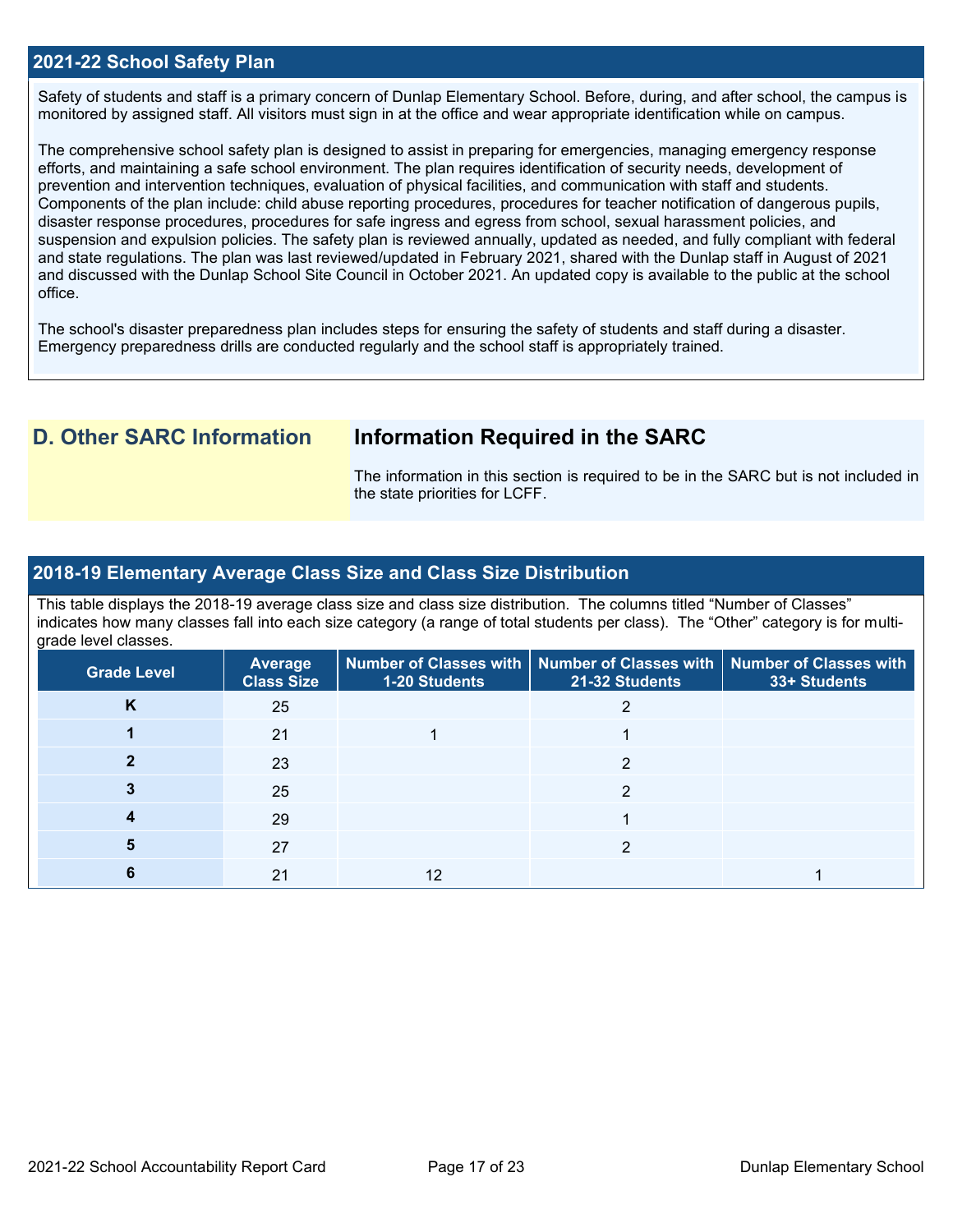## **2019-20 Elementary Average Class Size and Class Size Distribution**

This table displays the 2019-20 average class size and class size distribution. The columns titled "Number of Classes" indicates how many classes fall into each size category (a range of total students per class). The "Other" category is for multi-grade level classes.

| <b>Grade Level</b> | Average<br><b>Class Size</b> | 1-20 Students | Number of Classes with   Number of Classes with   Number of Classes with<br>21-32 Students | 33+ Students |
|--------------------|------------------------------|---------------|--------------------------------------------------------------------------------------------|--------------|
| n.                 | 25                           |               |                                                                                            |              |
|                    | 14                           |               |                                                                                            |              |
|                    | 21                           |               |                                                                                            |              |
|                    | 23                           |               |                                                                                            |              |
|                    | 24                           |               |                                                                                            |              |
|                    | 22                           |               |                                                                                            |              |
|                    | 19                           | 12            |                                                                                            |              |

## **2020-21 Elementary Average Class Size and Class Size Distribution**

This table displays the 2020-21 average class size and class size distribution. The columns titled "Number of Classes" indicates how many classes fall into each size category (a range of total students per class). The "Other" category is for multi-grade level classes.

| <b>Grade Level</b> | <b>Average</b><br><b>Class Size</b> | 1-20 Students | Number of Classes with   Number of Classes with   Number of Classes with<br>21-32 Students | 33+ Students |
|--------------------|-------------------------------------|---------------|--------------------------------------------------------------------------------------------|--------------|
| K                  | 10                                  |               |                                                                                            |              |
|                    | 13                                  | 3             |                                                                                            |              |
|                    | 15                                  | າ             |                                                                                            |              |
|                    | 19                                  |               |                                                                                            |              |
|                    | 22                                  |               | ≘                                                                                          |              |
|                    | 16                                  |               |                                                                                            |              |
|                    | 22                                  | 6             |                                                                                            |              |

## **2020-21 Ratio of Pupils to Academic Counselor**

This table displays the ratio of pupils to Academic Counselor. One full time equivalent (FTE) equals one staff member working full time; one FTE could also represent two staff members who each work 50 percent of full time.

| <b>Title</b>                        | <b>Ratio</b> |
|-------------------------------------|--------------|
| <b>Pupils to Academic Counselor</b> |              |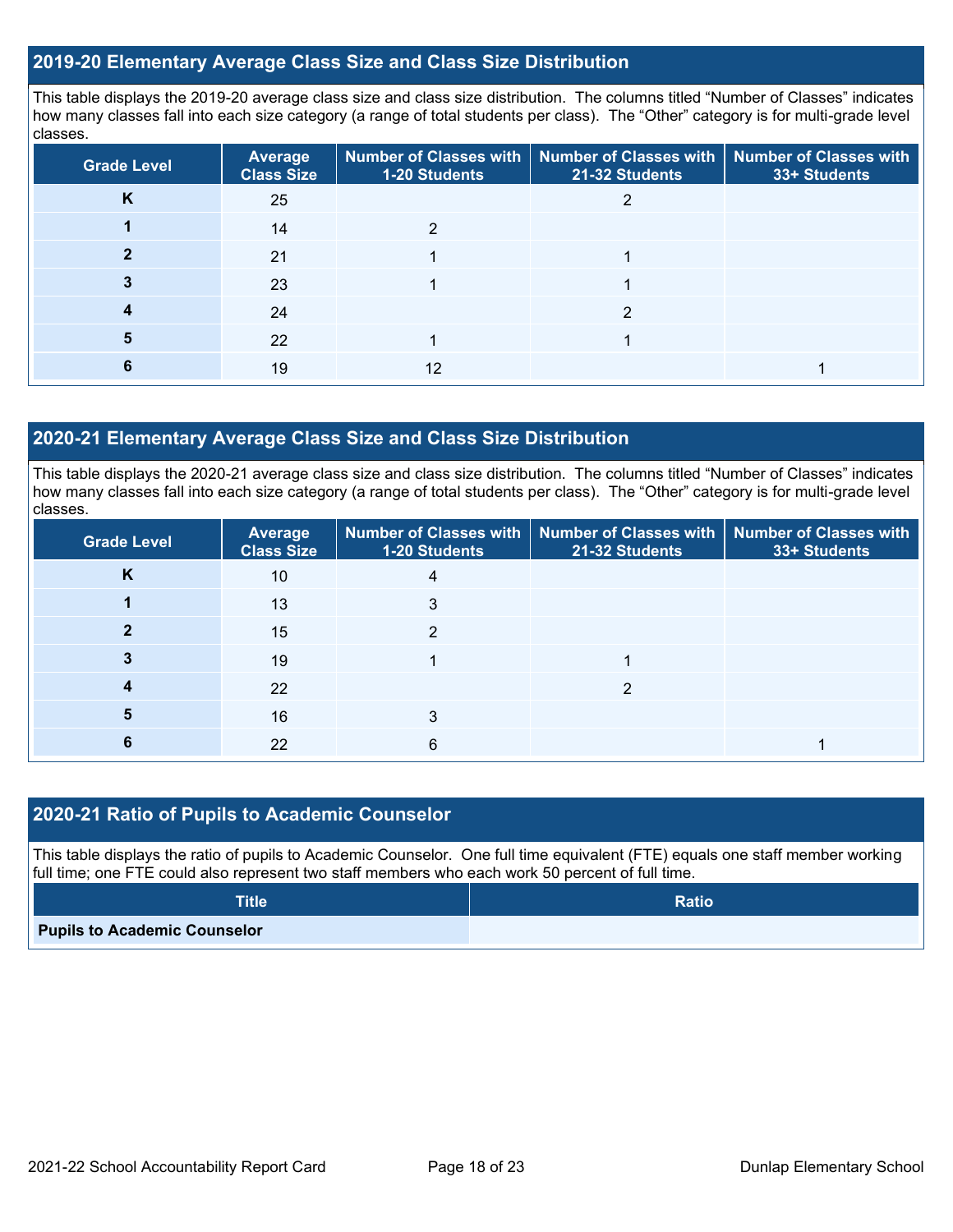## **2020-21 Student Support Services Staff**

This table displays the number of FTE support staff assigned to this school. One full time equivalent (FTE) equals one staff member working full time; one FTE could also represent two staff members who each work 50 percent of full time.

| <b>Title</b>                                                         | <b>Number of FTE Assigned to School</b> |
|----------------------------------------------------------------------|-----------------------------------------|
| <b>Counselor (Academic, Social/Behavioral or Career Development)</b> | 0                                       |
| Library Media Teacher (Librarian)                                    | $\Omega$                                |
| Library Media Services Staff (Paraprofessional)                      | 0                                       |
| <b>Psychologist</b>                                                  | 0.3                                     |
| <b>Social Worker</b>                                                 | $\Omega$                                |
| <b>Speech/Language/Hearing Specialist</b>                            | 1                                       |
| <b>Resource Specialist (non-teaching)</b>                            | 0                                       |

### **2019-20 Expenditures Per Pupil and School Site Teacher Salaries**

This table displays the 2019-20 expenditures per pupil and average teach salary for this school. Cells with N/A values do not require data.

| Level                                                | <b>Total</b><br><b>Expenditures</b><br>Per Pupil | <b>Expenditures</b><br><b>Per Pupil</b><br>(Restricted) | <b>Expenditures</b><br><b>Per Pupil</b><br>(Unrestricted) | Average<br><b>Teacher</b><br><b>Salary</b> |
|------------------------------------------------------|--------------------------------------------------|---------------------------------------------------------|-----------------------------------------------------------|--------------------------------------------|
| <b>School Site</b>                                   | \$8,427.86                                       | \$873.77                                                | \$7.554.09                                                | \$69,712.71                                |
| <b>District</b>                                      | N/A                                              | N/A                                                     | \$7,477.39                                                | \$75,311                                   |
| <b>Percent Difference - School Site and District</b> | N/A                                              | N/A                                                     | 1.0                                                       | $-7.7$                                     |
| <b>State</b>                                         |                                                  |                                                         | \$8,444                                                   | \$81,044                                   |
| <b>Percent Difference - School Site and State</b>    | N/A                                              | N/A                                                     | $-11.1$                                                   | $-15.0$                                    |

## **2020-21 Types of Services Funded**

Local Control Funding is the general fund dollars we receive from the state. It is used to provide the base educational program. Title 1 - funding from Title 1 is used to provide intervention activities during the regular day and after school hours. It is also used to promote parent involvement.

After School Education and Safety Grant (ASES) provides after school activities and transportation for students to extend the school day.

Positive Behavior and Intervention Strategies (PBIS) through Fresno County Office of Education. Puente Program through KCUSD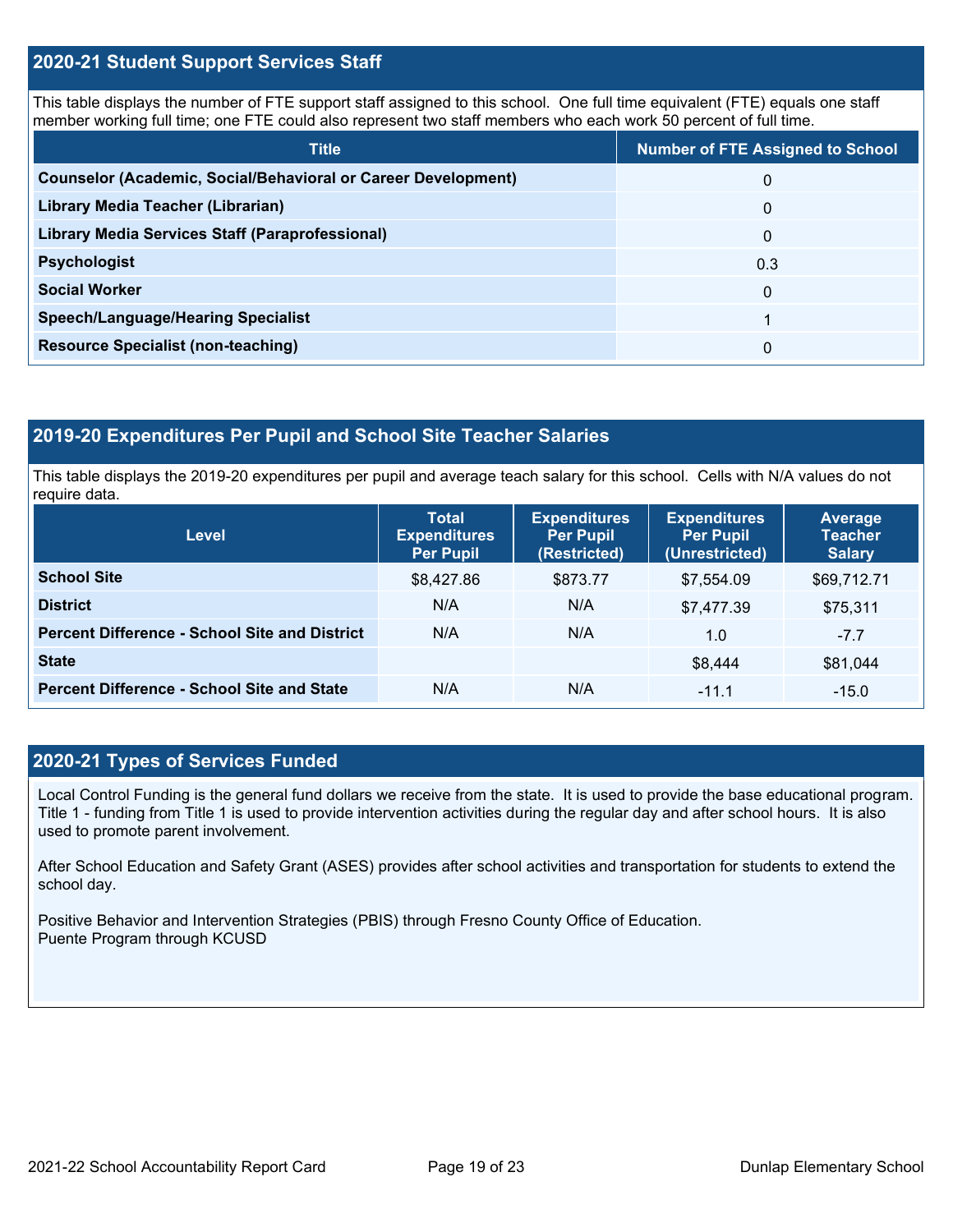## **2019-20 Teacher and Administrative Salaries**

This table displays the 2019-20 Teacher and Administrative salaries. For detailed information on salaries, see the CDE Certification Salaries & Benefits web page at [http://www.cde.ca.gov/ds/fd/cs/.](http://www.cde.ca.gov/ds/fd/cs/)

| Category                                             | <b>District</b><br><b>Amount</b> | <b>State Average</b><br>for Districts<br>in Same Category |
|------------------------------------------------------|----------------------------------|-----------------------------------------------------------|
| <b>Beginning Teacher Salary</b>                      | \$48,010                         | \$51,029                                                  |
| <b>Mid-Range Teacher Salary</b>                      | \$69,956                         | \$78,583                                                  |
| <b>Highest Teacher Salary</b>                        | \$102,133                        | \$99,506                                                  |
| <b>Average Principal Salary (Elementary)</b>         | \$123,232                        | \$124,576                                                 |
| <b>Average Principal Salary (Middle)</b>             | \$132,992                        | \$131,395                                                 |
| <b>Average Principal Salary (High)</b>               | \$147,623                        | \$144,697                                                 |
| <b>Superintendent Salary</b>                         | \$223,065                        | \$240,194                                                 |
| <b>Percent of Budget for Teacher Salaries</b>        | 28%                              | 34%                                                       |
| <b>Percent of Budget for Administrative Salaries</b> | 6%                               | 6%                                                        |

### **Professional Development**

Professional development at Dunlap Elementary School is designed to meet the individual needs of teachers as well as broader school concerns. Professional development may take the form of trainings, coaching, peer observation, or constructive self-reflection and is consistent with our school vision and goals. Principal, teachers, instructional aides, and other support personnel may take part in these activities.

In the 2019-21 school years Dunlap School focused on the ongoing implementation of the Engage NY curriculums in both ELA and math. Training was provided to support teacher implementation and understanding of how they should best utilize these curricular resources. There was also a focus on the integration and emphasis of targeted vocabulary through the use of response frames and front loading activities. These practices were adopted to support all student learning, especially English Language Learners. Regular grade level PLC meetings serve as a platform for grade level specific trainings and the sharing of best practices. Site based PLC meetings are held every other Wednesday to provide grade level support of direct instruction strategies, data collection and ongoing common core training and support. Teachers are allowed release time to plan for instruction/intervention and to observe other teacher's lessons at other school sites.

In the 2020-2021 school years, Dunlap School has been working on improving instruction in writing and written articulation in math through the explanation of reasoning. There is a systematic approach to writing at Dunlap School that has been vertically articulated from grades 2-8. Ongoing professional development is being provided to build teacher capacity. Regular analysis of data and practice regarding these areas are explored through weekly collaborative meetings in each grade level.

School administration performs walkthrough observations daily in each classroom. Monthly goals are established to improve instructional delivery and benefit student achievement. Administration provides real-time coaching during walkthroughs and always provides feedback to teachers.

This table displays the number of school days dedicated to staff development and continuous improvement.

| <b>Subiect</b>                                                                  |     | 2019-20   2020-21   2021-22 |
|---------------------------------------------------------------------------------|-----|-----------------------------|
| Number of school days dedicated to Staff Development and Continuous Improvement | -42 | 42                          |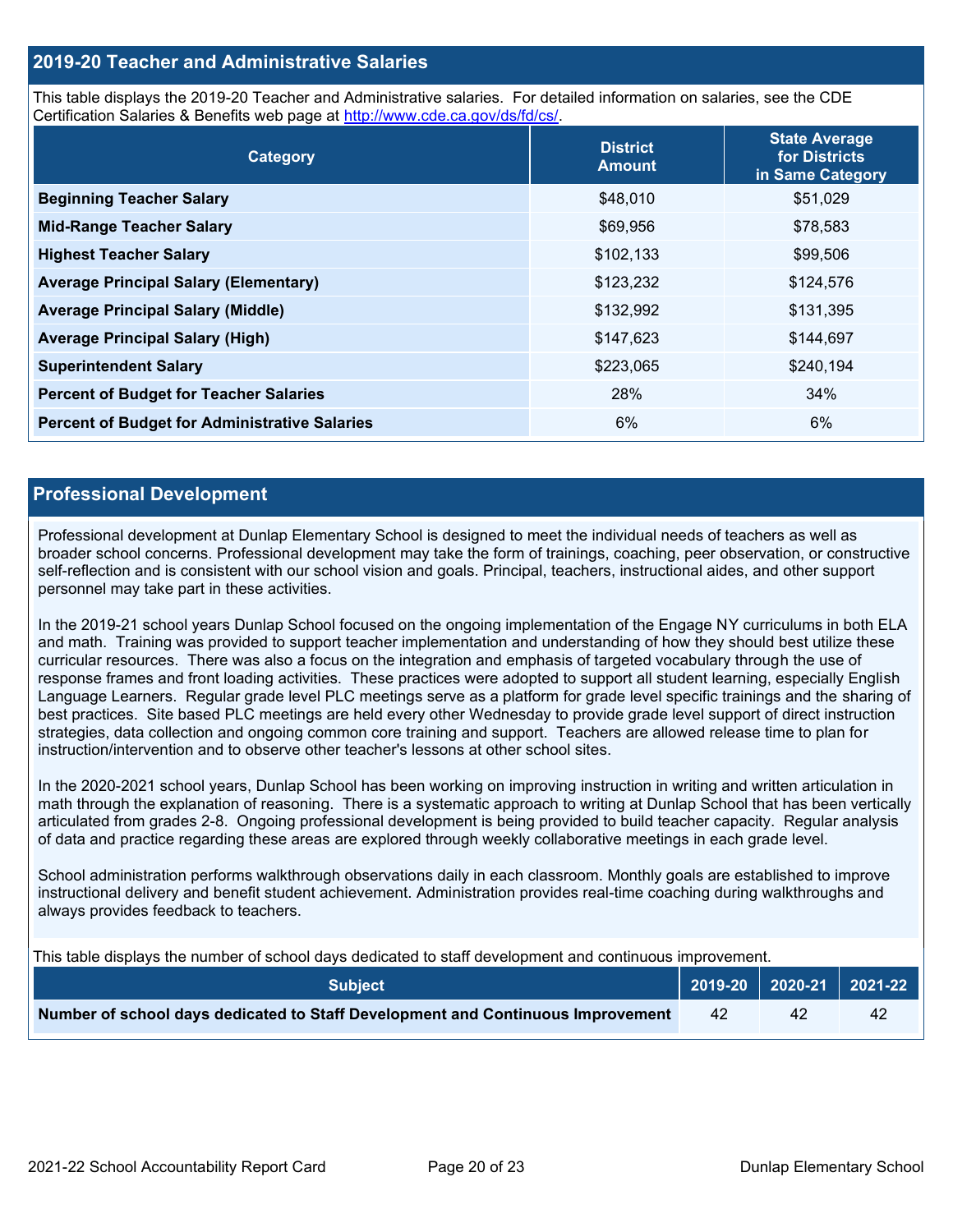# **Kings Canyon Joint Unified School District 2020-21 Local Accountability Report Card (LARC) Addendum**

## **Local Accountability Report Card (LARC) Addendum**

**2020-21 Local Accountability Report Card (LARC) Addendum Overview**



On July 14, 2021, the California State Board of Education (SBE) determined that the California Department of Education (CDE) will use the SARC as the mechanism to conduct a one-time data collection of the LEA-level aggregate test results of all school's local assessments administered during the 2020–2021 school year in order to meet the federal Every Students Succeeds Act (ESSA) reporting requirement for the Local Educational Agency Accountability Report Cards (LARCs).

Each local educational agency (LEA) is responsible for preparing and posting their annual LARC in accordance with the federal ESSA. As a courtesy, the CDE prepares and posts the LARCs on behalf of all LEAs.

Only for the 2020–2021 school year and the 2020–2021 LARCs, LEAs are required to report their aggregate local assessments test results at the LEA-level to the CDE by populating the tables below via the SARC. These data will be used to meet the LEAs' federal requirement for their LARCs. Note that it is the responsibility of the school and LEA to ensure that all student privacy and suppression rules are in place when reporting data in Tables 3 and 4 in the Addendum, as applicable.

The tables below are not part of the SBE approved 2020–2021 SARC template but rather are the mechanism by which these required data will be collected from LEAs.

For purposes of the LARC and the following tables, an LEA is defined as a school district, a county office of education, or a direct funded charter school.

| <b>2021-22 District Contact Information</b> |                                            |  |  |  |
|---------------------------------------------|--------------------------------------------|--|--|--|
| <b>District Name</b>                        | Kings Canyon Joint Unified School District |  |  |  |
| <b>Phone Number</b>                         | 559.305.7010                               |  |  |  |
| Superintendent                              | John Campbell                              |  |  |  |
| <b>Email Address</b>                        | guzman-j@kcusd.com                         |  |  |  |
| <b>District Website Address</b>             | https://www.kcusd.com/                     |  |  |  |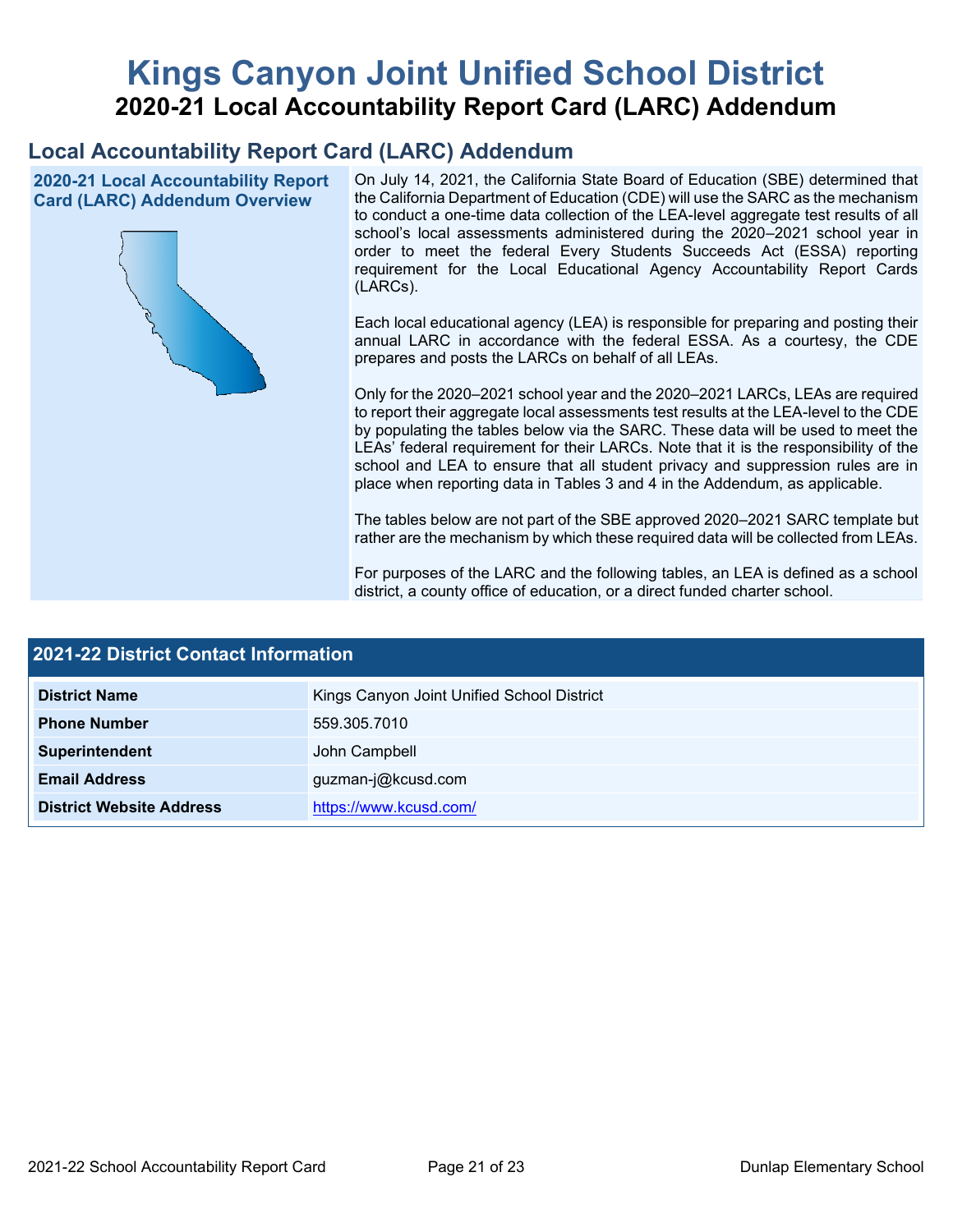## **2020-21 CAASPP Test Results in ELA by Student Group**

This table displays CAASPP test results in ELA by student group for students grades three through eight and grade eleven taking and completing a state-administered assessment. The CDE will populate this table for schools in cases where the school administered the CAASPP assessment. In cases where the school administered a local assessment instead of CAASPP, the CDE will populate this table with "NT" values, meaning this school did not test students using the CAASPP. See the local assessment(s) table for more information.

| <b>CAASPP</b><br><b>Student Groups</b>               | <b>CAASPP</b><br><b>Total</b><br><b>Enrollment</b> | <b>CAASPP</b><br><b>Number</b><br><b>Tested</b> | <b>CAASPP</b><br><b>Percent</b><br><b>Tested</b> | <b>CAASPP</b><br><b>Percent</b><br><b>Not Tested</b> | <b>CAASPP</b><br><b>Percent</b><br><b>Met or</b><br><b>Exceeded</b> |
|------------------------------------------------------|----------------------------------------------------|-------------------------------------------------|--------------------------------------------------|------------------------------------------------------|---------------------------------------------------------------------|
| <b>All Students</b>                                  | 5121                                               | 4993                                            | 97.50                                            | 2.50                                                 | 41.96                                                               |
| <b>Female</b>                                        | 2481                                               | 2426                                            | 97.78                                            | 2.22                                                 | 47.03                                                               |
| <b>Male</b>                                          | 2640                                               | 2567                                            | 97.23                                            | 2.77                                                 | 37.16                                                               |
| American Indian or Alaska Native                     | 23                                                 | 20                                              | 86.96                                            | 13.04                                                | 20.00                                                               |
| <b>Asian</b>                                         | 27                                                 | 26                                              | 96.30                                            | 3.70                                                 | 57.69                                                               |
| <b>Black or African American</b>                     | 14                                                 | 14                                              | 100.00                                           | 0.00                                                 | 57.14                                                               |
| <b>Filipino</b>                                      | 15                                                 | 13                                              | 86.67                                            | 13.33                                                | 69.23                                                               |
| <b>Hispanic or Latino</b>                            | 4567                                               | 4471                                            | 97.90                                            | 2.10                                                 | 40.59                                                               |
| <b>Native Hawaiian or Pacific Islander</b>           | --                                                 | $\overline{\phantom{a}}$                        | --                                               | $\overline{\phantom{a}}$                             | --                                                                  |
| <b>Two or More Races</b>                             | 60                                                 | 55                                              | 91.67                                            | 8.33                                                 | 45.45                                                               |
| <b>White</b>                                         | 412                                                | 391                                             | 94.90                                            | 5.10                                                 | 55.75                                                               |
| <b>English Learners</b>                              | 1328                                               | 1286                                            | 96.84                                            | 3.16                                                 | 8.94                                                                |
| <b>Foster Youth</b>                                  | 39                                                 | 37                                              | 94.87                                            | 5.13                                                 | 29.73                                                               |
| <b>Homeless</b>                                      | 38                                                 | 30                                              | 78.95                                            | 21.05                                                | 26.67                                                               |
| <b>Military</b>                                      | --                                                 | --                                              | --                                               | --                                                   | $\overline{\phantom{m}}$                                            |
| <b>Socioeconomically Disadvantaged</b>               | 4490                                               | 4390                                            | 97.77                                            | 2.23                                                 | 39.27                                                               |
| <b>Students Receiving Migrant Education Services</b> | 254                                                | 250                                             | 98.43                                            | 1.57                                                 | 31.60                                                               |
| <b>Students with Disabilities</b>                    | 400                                                | 368                                             | 92.00                                            | 8.00                                                 | 11.41                                                               |